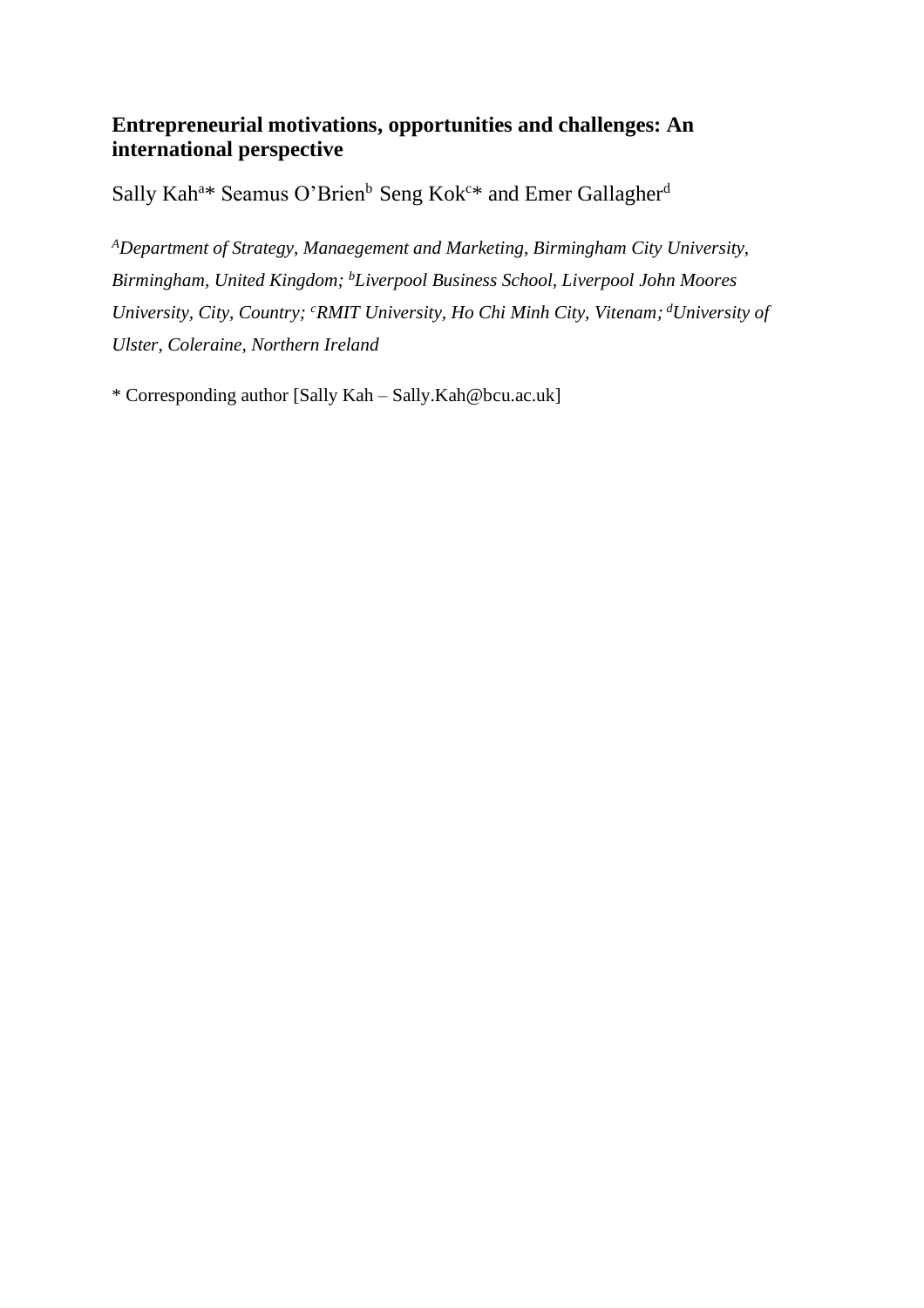# **Entrepreneurial motivations, opportunities and challenges: An international perspective**

#### **Abstract**

The current entrepreneurship research has primarily focused on external environmental factors that influence enterprise development in developed economies, whilst studies from developing economies are lagging. Yet, evidence from the World Bank and Global Entrepreneurship Index suggest that entrepreneurship practice in developing economies has peaked. Using semistructured interview data from twenty entrepreneurs in The Gambia, we examined their motivations for entrepreneurship, the market opportunities and challenges hindering enterprise growth. We found the factors influencing motivation to be individual (necessity, poverty, experience, job creation, personal knowledge and experience) and contextual (opportunity recognition, ethnic and religious norms). Interestingly, three forms of opportunities were identified: entrepreneurial networks, competitive market and discovery. Nonetheless, the entrepreneurs faced individual challenges—insufficient finance and unskilled staff—and contextual limitations such as political change, limited government reforms, high taxes, high business cost, and market uncertainty. We offer critical insights into individual and contextual motivations for entrepreneurship, extending the current discourse. In addition, we expose specific dynamic market influences for enterprise development in developing economies.

**Keywords:** Entrepreneurial motivation, entrepreneurial opportunities, entrepreneurial challenges, The Gambia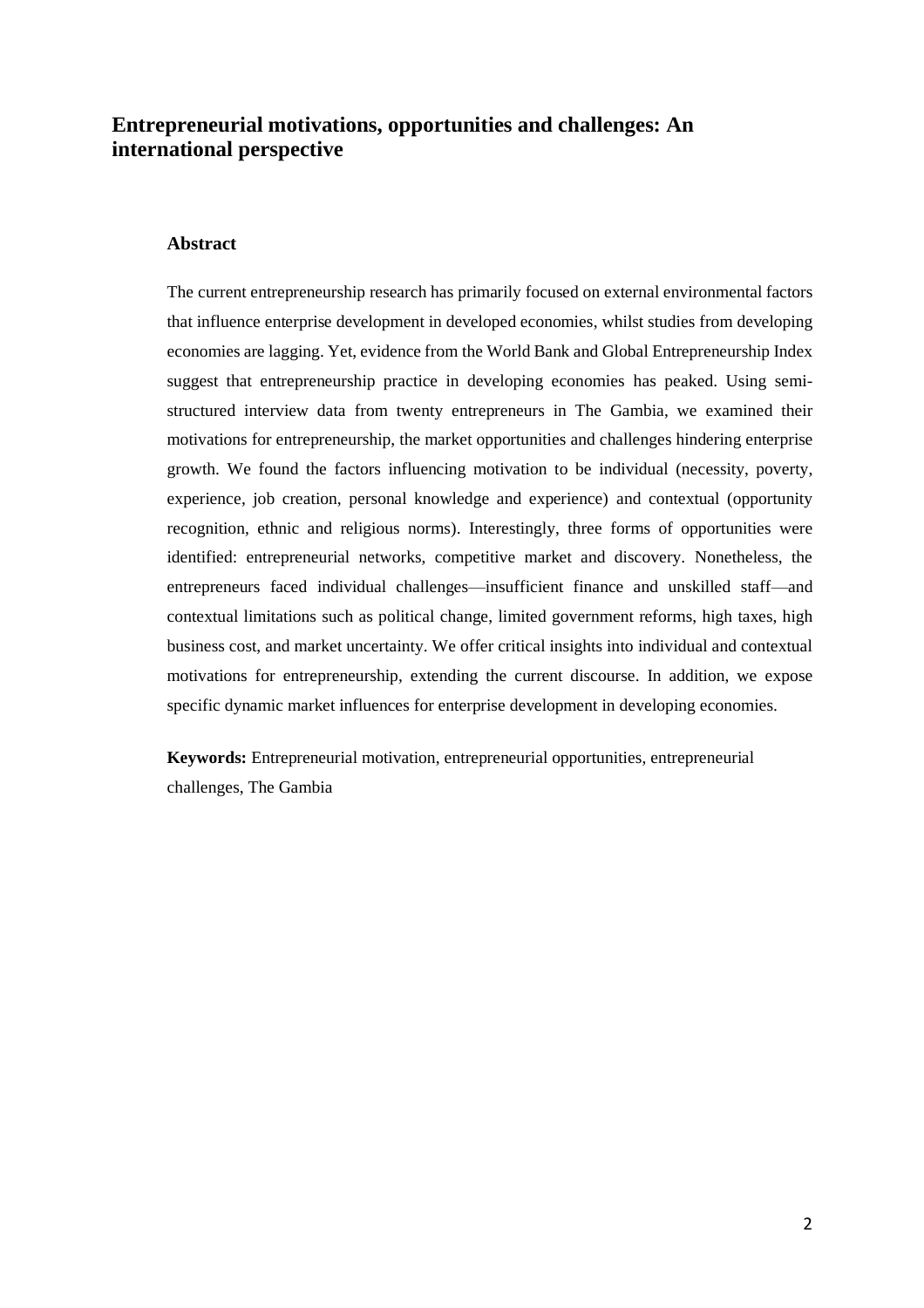#### **Introduction**

It is said that entrepreneurs are born or made. However, what motivates them to become entrepreneurs? Furthermore, in economies challenged by market uncertainty and currency volatility, why do entrepreneurs emerge? These questions represent this study's underlining motivation. Zahra, Wright, and Abdelgawad (2014) highlighted the attention given to entrepreneurship in developed economies, with little focus on the drivers of entrepreneurial activity in developing economies (Sriram & Mersha, 2010). Entrepreneurship has evolved, and is studied under different academic disciplines. Although associated with innovation (Schumpeter, 1934), risk-taking (Knight, 1942), managerial competencies and resource exploitation (Penrose, 1959), contextual differences exist.

In developing economies, entrepreneurship is a medium of stimulating economic development and addressing challenging socio-economic issues (Ozaralli & Rivenburgh, 2016). Conversely, developed economies posit entrepreneurship as an innovative economicdevelopment mechanism (Harper, 2003). Mayhew, Simonoff, Baumol, Wiesenfeld, and Klein (2012, p. 856) claimed, "nothing matters more for the economic welfare of any nation" than effective utilisation of innovations, arguing that innovative entrepreneurs are vital for economic growth. Developed economies are characterised by stability, high-growth services and industrial sectors (Iakovleva, Gorgievski, & Kolvereid, 2014). Countries classified as middleincome economies with relatively low stability are considered developing economies (World Bank, 2011). Unsurprisingly, there are economic and entrepreneurial differences (Iakovleva et al., 2014) between developed and developing economies (Adekunle, 2011). Therefore, the first research question is: *What are the motivational factors for starting a business in a developing economy?*

Regardless of the context, entrepreneurship leads to substantial benefits such as innovation and employment (Praag & Versloot, 2007). Increased entrepreneurial activity is robustly linked with enhanced economic growth (Hafer, 2013) across countries (Sternberg & Wennekers, 2005). Entrepreneurship as an 'opportunity' was noted by Schumpeter (1934), Penrose (1959) and Kirzner (1997). The overarching notion of opportunity is its discoverability and exploitability by entrepreneurs. This viewpoint is consistent with different arguments in the literature, whereby opportunities are created by entrepreneurs' actions (Alvarez & Barney, 2007). Davidsson (2003) and Dimov (2007) argued that opportunity represents a stream of continuously developed and modified ideas. In some cases, opportunity is the entrepreneur's imagination (Klein, 2008). Therefore, opportunity cannot be detached from the individual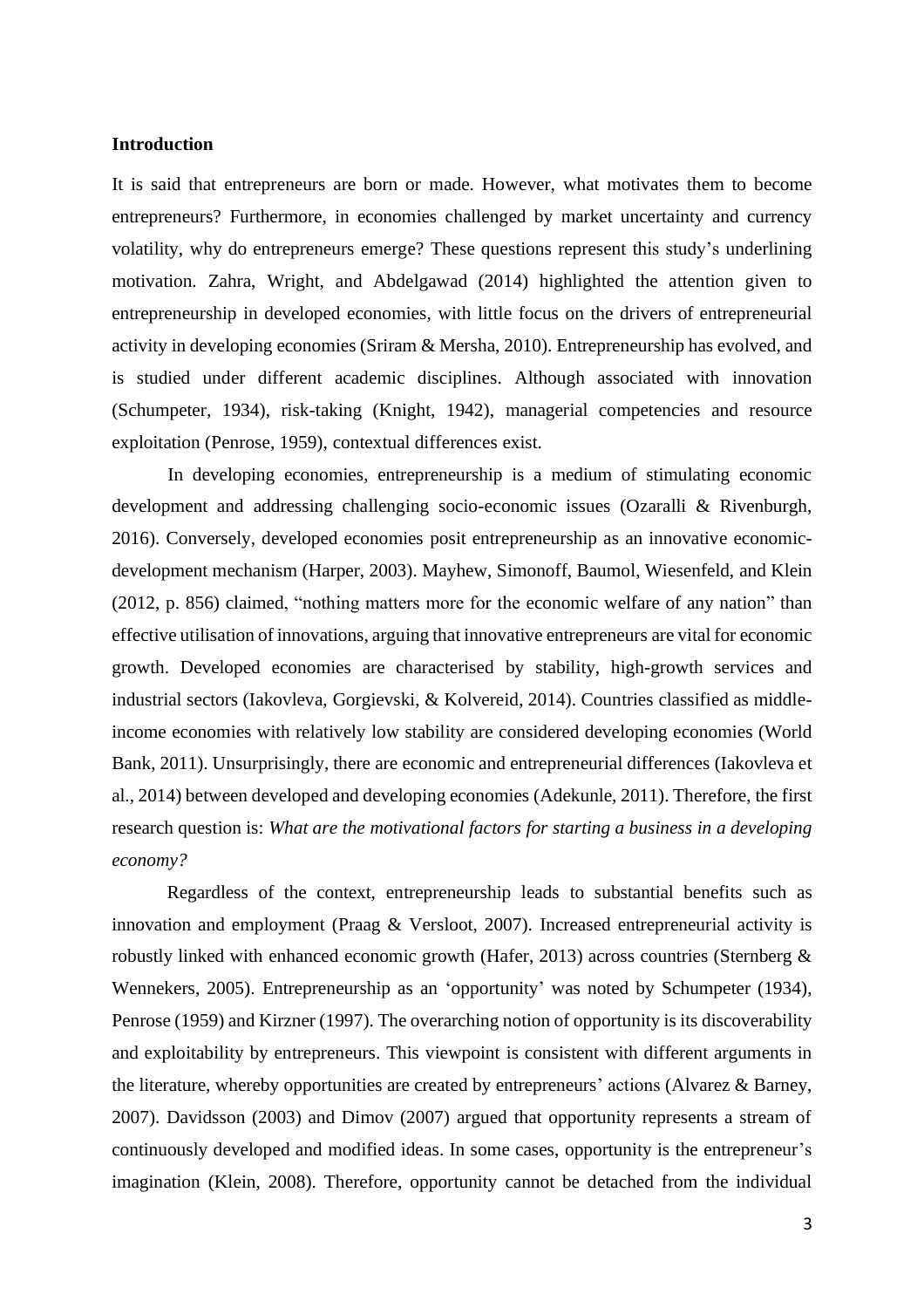(Companys & McMullen, 2007). Establishing what opportunities exist in the market environment and the extent they influence entrepreneurial practice requires clear understanding of entrepreneurial opportunities and the underlying economic context. Therefore, the second research question is: *What opportunities exist nationally, and how do they influence entrepreneurs in a developing economy?*

Despite extensive interest in entrepreneurial motivations (EMs) and opportunities, entrepreneurship is challenging. Previous studies (Bates, 1995; Schindehutte, Morris, & Brennan, 2003) considered entrepreneurship challenges as factors hindering the development of new enterprises. However, Pittaway and Cope (2007) claimed that entrepreneurs' motivations are shaped by their perceptions of start-up barriers, cultural ethos and the underlying environment. Therefore, entrepreneurial challenges relate to both start-up and enterprise development. While identifying barriers to start-ups, previous studies have used a deductive approach with pre-existing perceived barriers to entrepreneurship (Iakovleva et al., 2014), which limits country-specific barriers. To fill this void, the third research question is: *What are the challenges of entrepreneurship in a developing economy?*

Following the above discussion, this study aims to offer analytical insights into the various factors that motivate entrepreneurs, the perceived opportunities and challenges in a developing economy, thus contributing to current research on entrepreneurship and providing tangible recommendations for enterprise development in an emerging context. The paper is structured below through four sections: a literature review of EMs, the opportunities and challenges; the research methodology and method; the findings; and finally the discussion, conclusion and recommendations.

#### **Literature review**

#### *Entrepreneurial motivation*

Motivation is a set of dynamic forces that emanate within and beyond individuals to initiate behaviour and determine its direction, intensity and duration (Mitchell & Daniels, 2003). Like entrepreneurship, theories of motivation have been investigated under various disciplines such as psychological science and organisational behaviour. One active investigation domain focuses on understanding what motivates entrepreneurs to start, develop and exit their enterprises (Murnieks, Klotz, & Shepherd, 2019), which is critical because entrepreneurship occurs due to the involvement of human agency, amongst other inputs.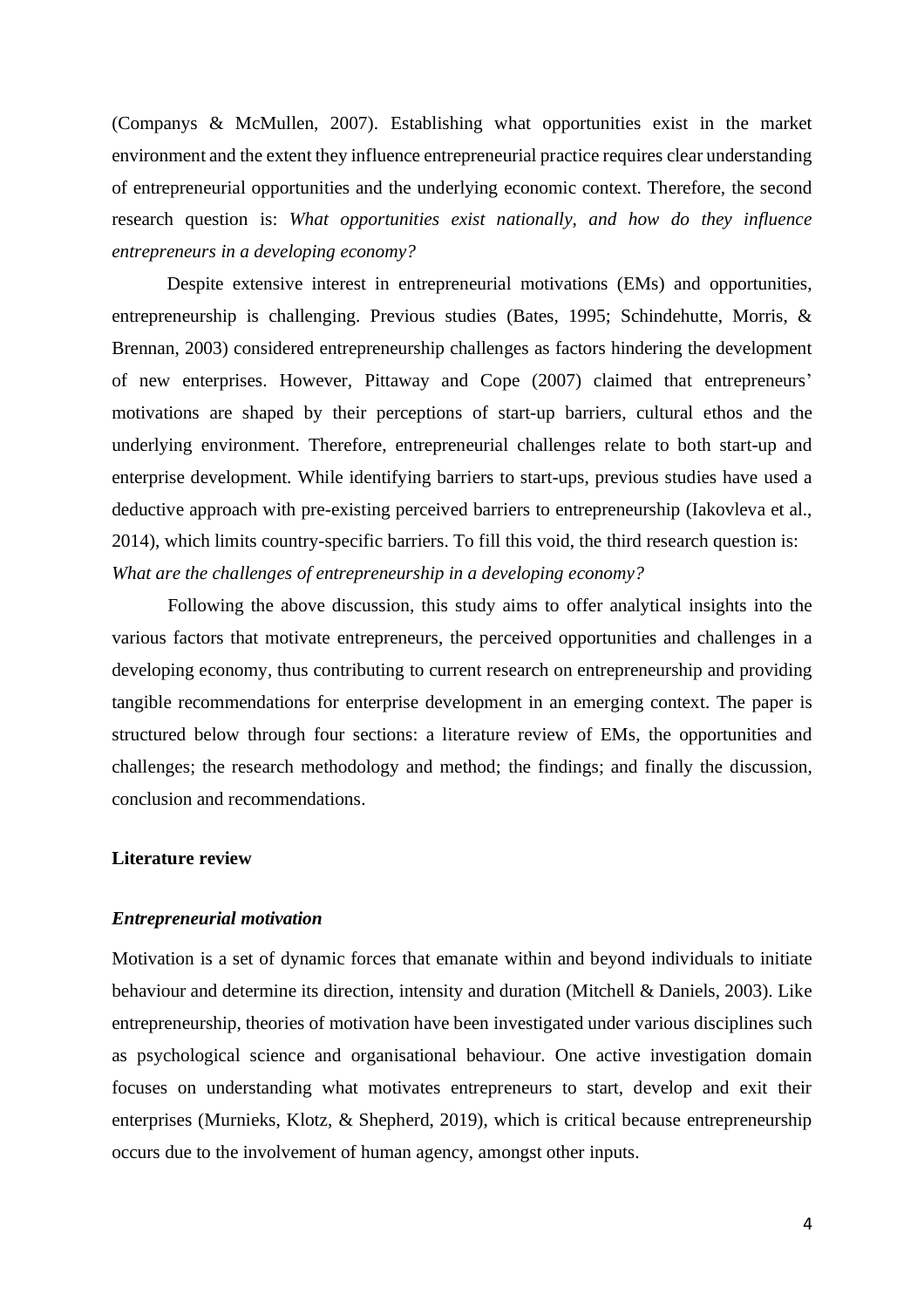Yet, current studies have not advanced our understanding of entrepreneurs' motivations (Murnieks et al., 2019; Shane, Locke, & Collins, 2012). EMs are factors that influence entrepreneurs' pursuit of opportunities (Shane et al., 2012). Prior to the examination of EM, we present the typologies of entrepreneurs because the decision to start a business is intentional (Wilson, Kickul, & Marlino, 2007) and requires adequate planning and sufficient cognitive processing (Ozaralli & Rivenburgh, 2016). The entrepreneur makes the decision consciously or otherwise. Chaudhuri, Datta, and Ghosh (2012) defined entrepreneurs as individuals guided by motives, which inspire opportunity identification. These individuals select the appropriate product or service, implement resources appropriately and earn profit necessary for the business's long-term success. Not all individuals who seek to start a business have the same motivation, with Global Entrepreneurship Monitor ([GEM], 2012) identifying six types of entrepreneurs (see Table 1).

Based on a systematic review, Stephan, Hart, and Drews (2015) classified EM into three streams. (i) Necessity versus opportunity motivation (also known as push vs pull motivation), with push–pull differentiation the longest-standing conceptualisation of EM (Stoner & Fry, 1982), whereby entrepreneurship is chosen out of necessity. (ii) Multidimensional typologies of EM that present multiple elements for entrepreneurship, with the most commonly identified dimensions being independence and autonomy; achievement, challenge and learning; income security and financial success; recognition and status. (iii) The motivation to grow, specifically the enterprise size (the number of employees).

In contrast, Shane et al. (2012) discussed EM as a motivational trait that influences different aspects of the entrepreneurial process: need for achievement and risk-taking (McClelland, 1961), tolerance for ambiguity (Schere, 1982), locus of control (Rotter, 1966), self-efficacy (Bandura, 1997) and goal-setting (Tracey, Locke, & Renard, 1998). McClelland (1961) argued that individuals with a high need for achievement are more likely to become involved in activities that have a high degree of individual responsibility than those with a lowlevel need for achievement. This was conclusive in Johnson's (1990) review of 23 studies, which found a relationship between the need for achievement and entrepreneurial activity. Similarly, McClelland (1961) claimed that individuals with a high need for achievement have moderate risk-taking propensities. Antoncic et al.'s (2018) study on risk-taking propensity and entrepreneurship based on the role of power distance in six countries found that, in moderately low-to-high power distance countries, the propensity for risk-taking is positively associated with entrepreneurship. However, risk-propensity in low-power distance countries cannot be associated with entrepreneurship. Another important trait is the tolerance of ambiguity, namely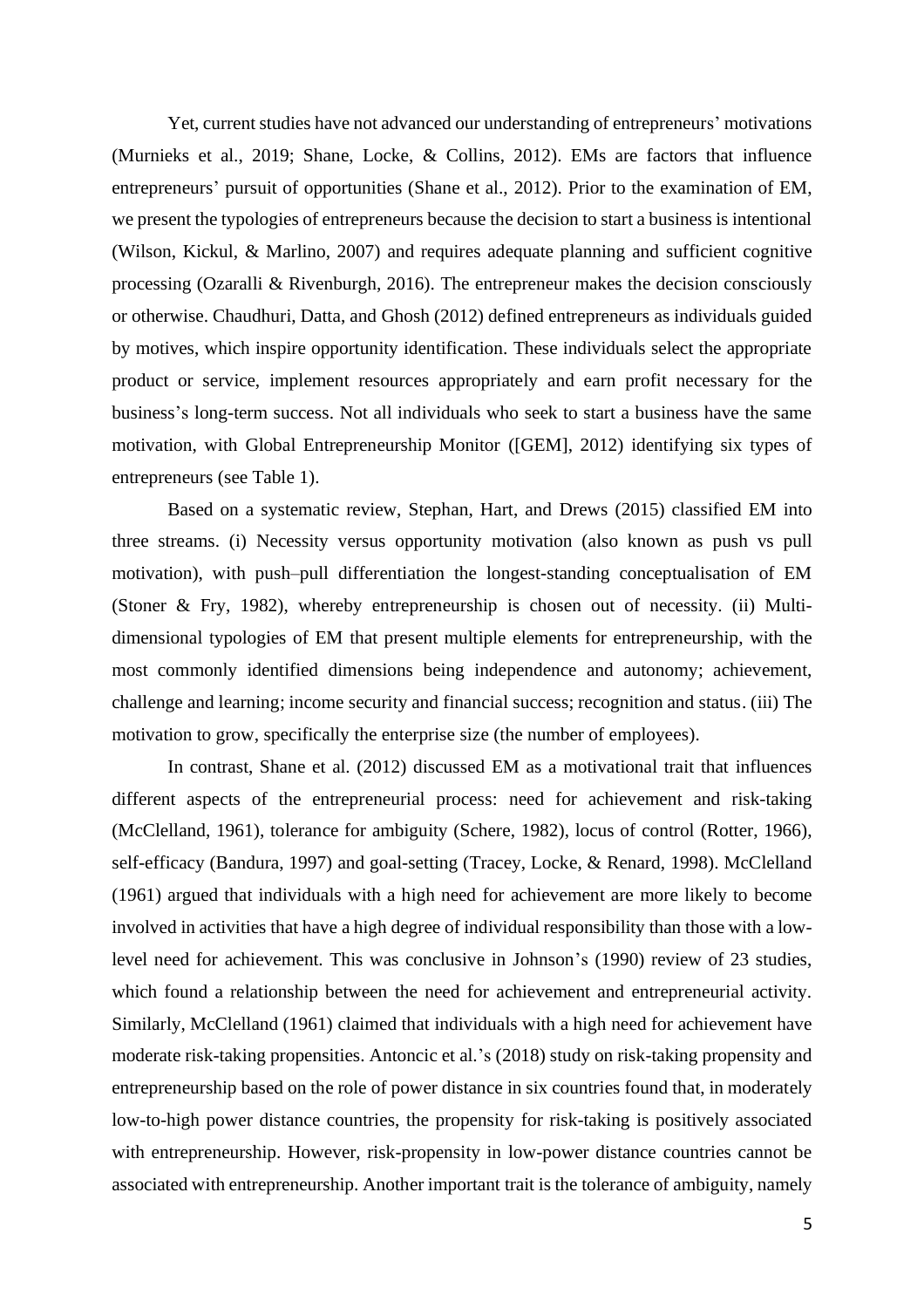the proclivity to view situations without concise outcomes as enticing rather than alarming (Schere, 1982. Conversely, locus of control is the extent that individuals believe their personal characteristics and actions influence outcomes (Rotter, 1966). In contrast to locus of control, self-efficacy is an individual's belief in their ability to gather and apply the required personal skills, competencies and resources to gain a specific level of achievement in a designated task (Bandura, 1997). Tracey et al.'s (1998) study on goal-setting found aspects of performance financial, innovation and growth—to be associated with the entrepreneurs' ability to set desired goals. Recent investigation by Esfandiar, Sharifi-Tehrani, Pratt, and Altinay (2019) found desirability, feasibility, self-efficacy, opportunity identification, attitude and collective efficacy to have direct and indirect influences on entrepreneurial goal-intention.

Other EMs include socio-demographics, politics, economics, environment, culture, psychology, training and infrastructure (Almeida, Haddad, & Hewings, 2014). Koe, Sa'ar, Majid, and Ismail (2012) identified knowledge, attitude and business experience as EM. Gelderen, Kautonen, and Fink (2015) referred to emotions as a factor for EM. GEM Portugal (2011) identified nine driving forces of entrepreneurship: financial support, governmental policies, governmental programmes, education and training, transfer of research and development, commercial and professional infrastructure, access to physical infrastructure, and cultural and social norms. These are distinctively macro-factors with colossal implications for entrepreneurs.

Bayon, Vaillant, and Lafuente's (2015) observations of an adult population survey revealed that perceived entrepreneurial ability has a distinctly positive influence on the decision to initiate entrepreneurial activities, with its impact being greater than that of actual abilities. Furthermore, they found evidence of a positive interaction effect, suggesting that perceived entrepreneurial ability is a key determinant of entrepreneurial initiatives among those with high actual ability. An empirical case study on the self-employment rate and entrepreneurial intentions in a South African township by Preisendoerfer, Bitz, and Bezuidenhout (2014) found that socio-demographic attributes (age and gender) and social network resources (membership of organisations) are important predictors to start a business. Furthermore, Puni, Anlesinya, Dzigbordi, and Korsorku (2018) examined the role of entrepreneurial education and intention in Ghana. The quantitative study found that entrepreneurship knowledge acquisition and opportunity recognition positively affect entrepreneurial intentions and self-efficacy.

Regardless of the entrepreneurial typology, those who become enterprise owners out of necessity could become motivated by opportunities (Eijdenberg, Isaga, Paas, & Masurel, 2019)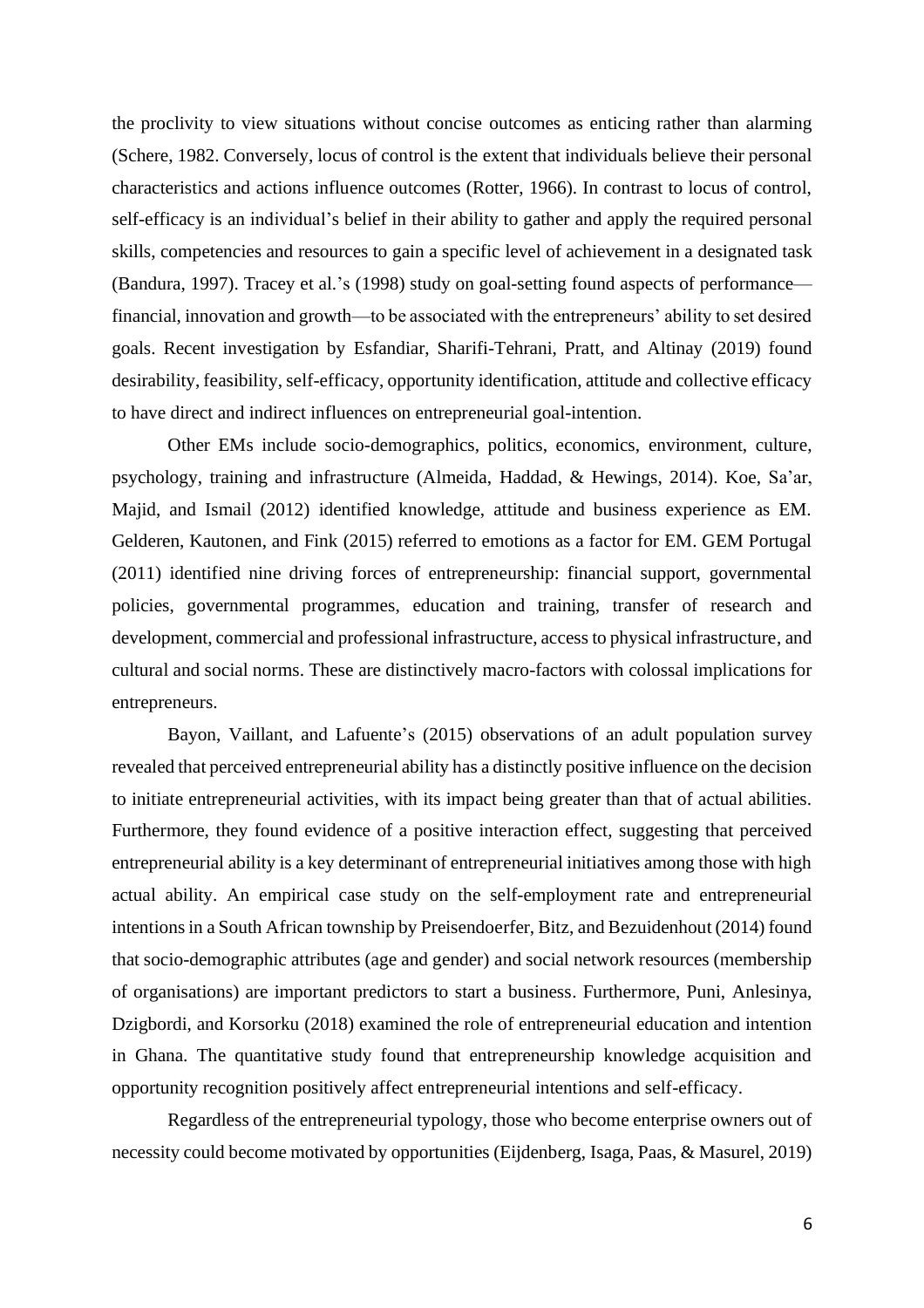because they grow from achieving needs to advanced needs (Maslow, 1943). Unsurprisingly, they face challenges in pursuing those opportunities.

# *Entrepreneurial opportunities and challenges*

Entrepreneurship presents potential opportunities to alleviate poverty (Alvarez, Barney, & Anderson, 2013; World Bank 2011) and create employment (Kuada, 2015) and innovation for regional and national economies (Audretsch & Peña-Legazkue, 2012). This study draws on Alvarez and Barney's (2007) opportunity viewpoints, whereby entrepreneurs can discover opportunities ('subjective phenomena') or create them. In a perfect competitive market, organisations or individuals do not have the potential to generate economic wealth (Barney, 1986; Kirzner, 1979). Essentially, opportunities exist when competitive infirmity exists in product markets. Since markets differ, so do opportunities. Various types of opportunities are discussed in the literature: discovery (Kirzner, 1997; Shane, 2003), self-employment (Kirzner, 1979), creation (Alvarez & Barney, 2007) and co-creation opportunities (Arthur, 1989). Entrepreneurs face many opportunities and challenges, particularly in developing economies where resources are scarce (Adekunle, 2011). González-Pernía, Jung, and Peña (2015) revealed that knowledge and innovation-driven entrepreneurship in developing countries is complex when compared to developed economies, particularly in markets with institutional failures.

There is insightful evidence of opportunities and challenges of doing business in the International Monetary Fund and World Bank Group (2018) reports. Opportunities include innovation due to substantial cost reductions from rapid technological improvements in homescale solar power. In addition, economic growth was projected to rise to 3.5% in 2019 and 3.7% in 2020 (World Bank Group, 2018). Africa's visibility to new technology usage is an opportunity that has created interest from major media investors, with Mark Zuckerberg visiting Nigeria in 2016 to assess the country's technology hub.

Some studies have highlighted the importance of context in explaining entrepreneurial actions and outcomes (Bjørnskov & Foss, 2013; Cabral, Lazzarini, & Furquim de Azevedo, 2013; Foss, Lyngsie, & Zahra, 2013; Sarasvathy & Venkataraman, 2011). Investigation into entrepreneurship challenges in Africa revealed limited access to start-up capital (Halkias, Nwajiuba, Harkiolakis, & Caracatsanis, 2011; Kock, 2008; Meyer & Landsberg, 2015), environmental and family-related issues (Halkias et al., 2011), insufficient business knowledge and networks, and limited support during uncertainty in the business cycle (Van Vuuren & Groenewald, 2007) as barriers to starting and managing businesses. Other studies reported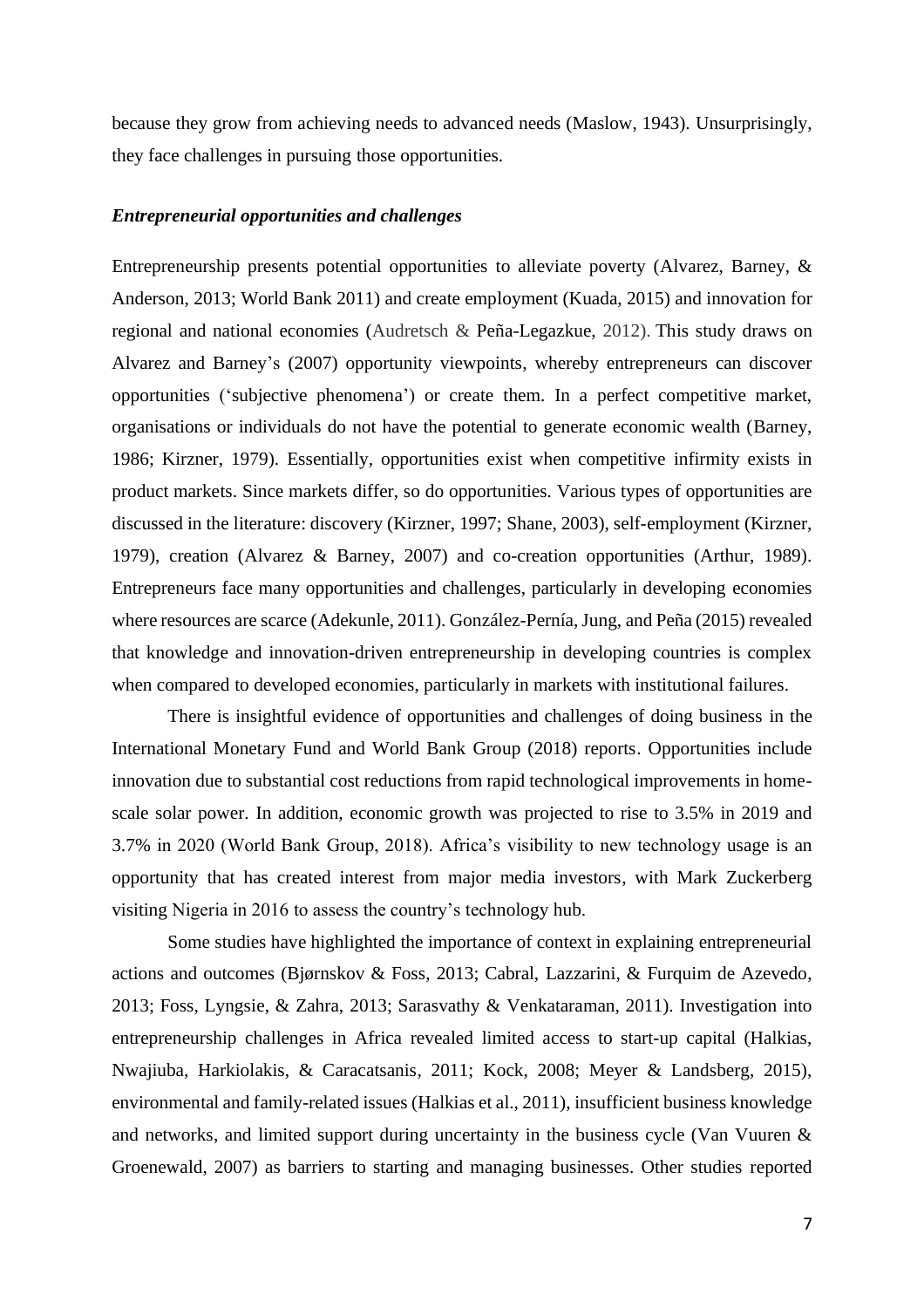insufficient training and education, limited role models (particularly female) and inequality when accessing finance and childcare responsibilities (Lebakeng, 2008). New evidence from a systematic review of challenges when doing business in Africa found corrupt practices during the start-up phase, limited energy and electricity, insufficient access to finance, high taxes and little cross-border trade (Asongu & Odhiambo, 2019).

## *Conceptual framework*

EM models provide an approach to understand the direct precursors to enterprise start-ups and anticipate the consequences of motivations as they capture long-term propensities held by entrepreneurs. There are many EM models: research model of EM (Naffziger, Hornsby, & Kuratko, 1994), theory of planned behaviour (Ajzen, 1991), entrepreneurial intentions (Krueger, 2009) and Shapero & Sokol (1982). However, this study draws on Shane et al.'s (2012) model of EM and the entrepreneurial process to investigate EM in a developing economy for two main reasons. First, the most common EMs are classified in the model under two distinct categories: general—need for achievement, locus of control, vision, desire for independence, passion and drive—and task specific—goal setting and self-efficacy. Second, the model encapsulates key research objectives: EM and opportunities. Although other models, (Krueger, 2009) include perceived opportunity, the adopted model positions environmental conditions as an influence of opportunity recognition. In Krueger's model opportunity recognition leads to idea development, and ultimately, the execution of ideas. The inclusion of environmental condition is pivotal to this study because it enables context-specific environmental factors to be identified, thus providing in-depth analysis of market forces that influence EM. Furthermore, it allows for concise the identification of opportunities and challenges in the selected context.

### *Context of investigation: The Gambia*

The Gambia is a small West-African country with 1.9 million people (World Bank, 2018) from myriad tribes: Wolof, Mandika, Jola, Fula, Sere, Sarahoule, Maninkakan, Mandjaque, and Aku (Access Gambia, 2018). Each tribe has a tradition and culture that shapes their belief system and how they live (The Gambia Experience, 2018). The country relies on tourism, agriculture and remittances (World Bank, 2018). In 2017, economic growth rebounded to 5.1% through increased agricultural activities and services, which exceeded the World Bank's projection of 3.5%. Despite the positive economic performance, poverty is widespread at 48.6% in 2015, an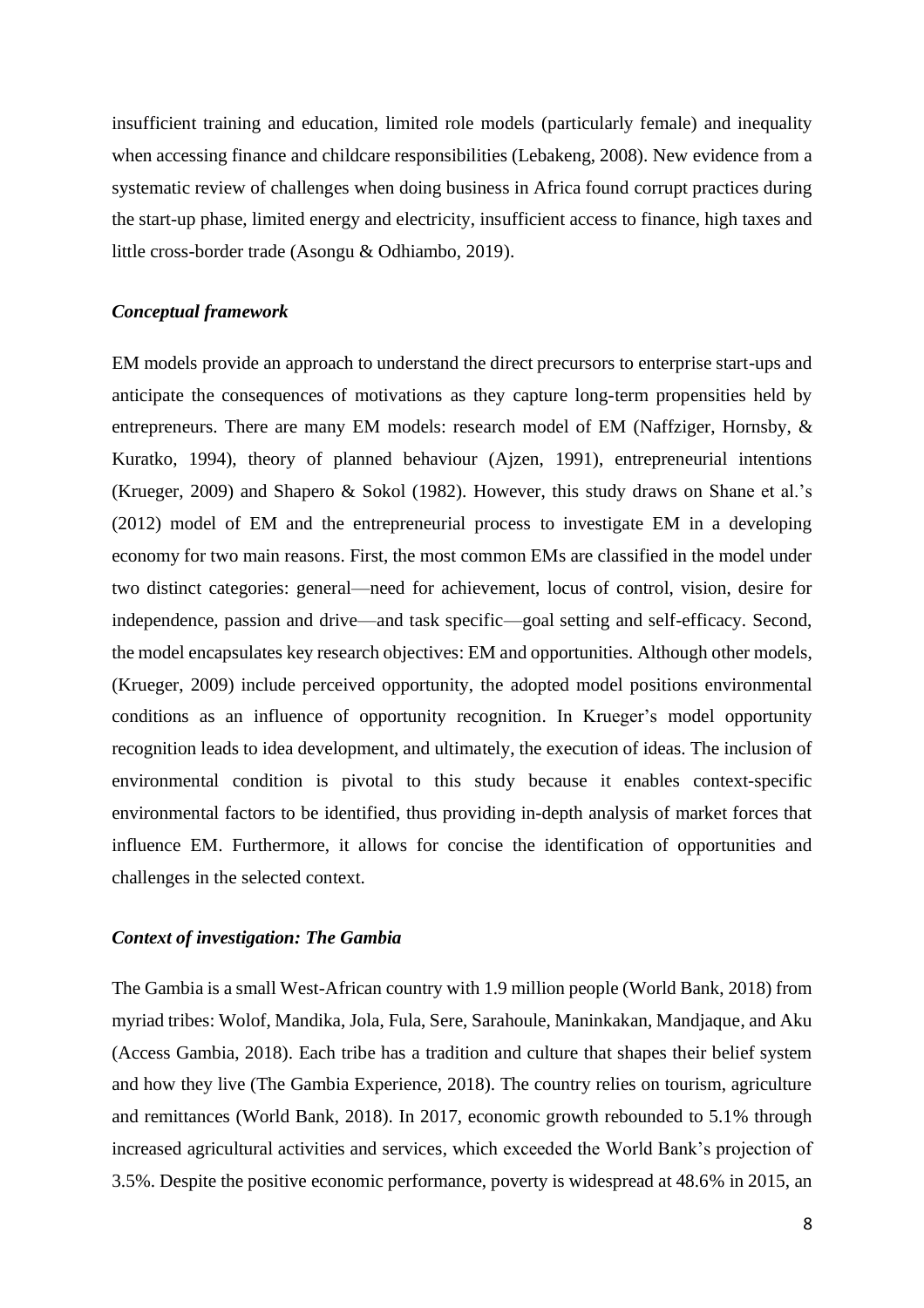increase from 48.1% in 2010. The Gambia seeks entrepreneurship to create job opportunities for its working-age population. However, it lacks radical reforms to create an enabling entrepreneurship environment; for instance, the country is ranked 146 out of 190 for conducting business, and only one reform was created to support entrepreneurship in 2017 (World Bank Group, 2018).

#### **Research methodology and method**

This study adopted a qualitative methodology using semi-structured interviews. Qualitative research is uniquely suited to creating new insights through 'how', 'who' and 'why' questions (Doz, 2011). In this study, qualitative research provides rich and thick process descriptions (Doz, 2011) of the EM, opportunities and challenges faced by entrepreneurs. Qualitative research is essential for surfacing contextual dimensions in international business, such as differences between countries (Cheng, 2007), which is pertinent to this study's context when exploring cross-cultural differences among participants. As aforementioned, EM studies in developing economies are limited, suggesting a paucity of pre-existing contextual familiarity (Doz, 2011). Therefore, semi-structured interviews represent a useful method for learning about the entrepreneurs' world in this context (Qu & Dumay, 2011). We adopted an exploratory research perspective that allowed the participants to reveal their authentic experiences, by establishing trust, rapport and commitment (Alvesson, 2003; Qu & Dumay, 2011). Interviews are a 'moral peak' because they treat the participants and interviewers as equals, with each expressing their feelings, and thus presenting a more realistic picture than achievable through the neo-positivist approach (Fontana & Frey, 1998).

#### *Interview protocol*

The interview protocol was designed to capture the focus of EM, and to address the research questions. The protocol consisted of 18 questions divided into four parts. The first part included demographic and general information, with the three main sections based on the research questions emerging from the literature review.

The protocol consisted of open-ended questions with probing instruction, which according to Brace (2008) allows for greater consistency and a wider scope of responses, which can only be captured through interviews.

#### *Research population, sample and interview process*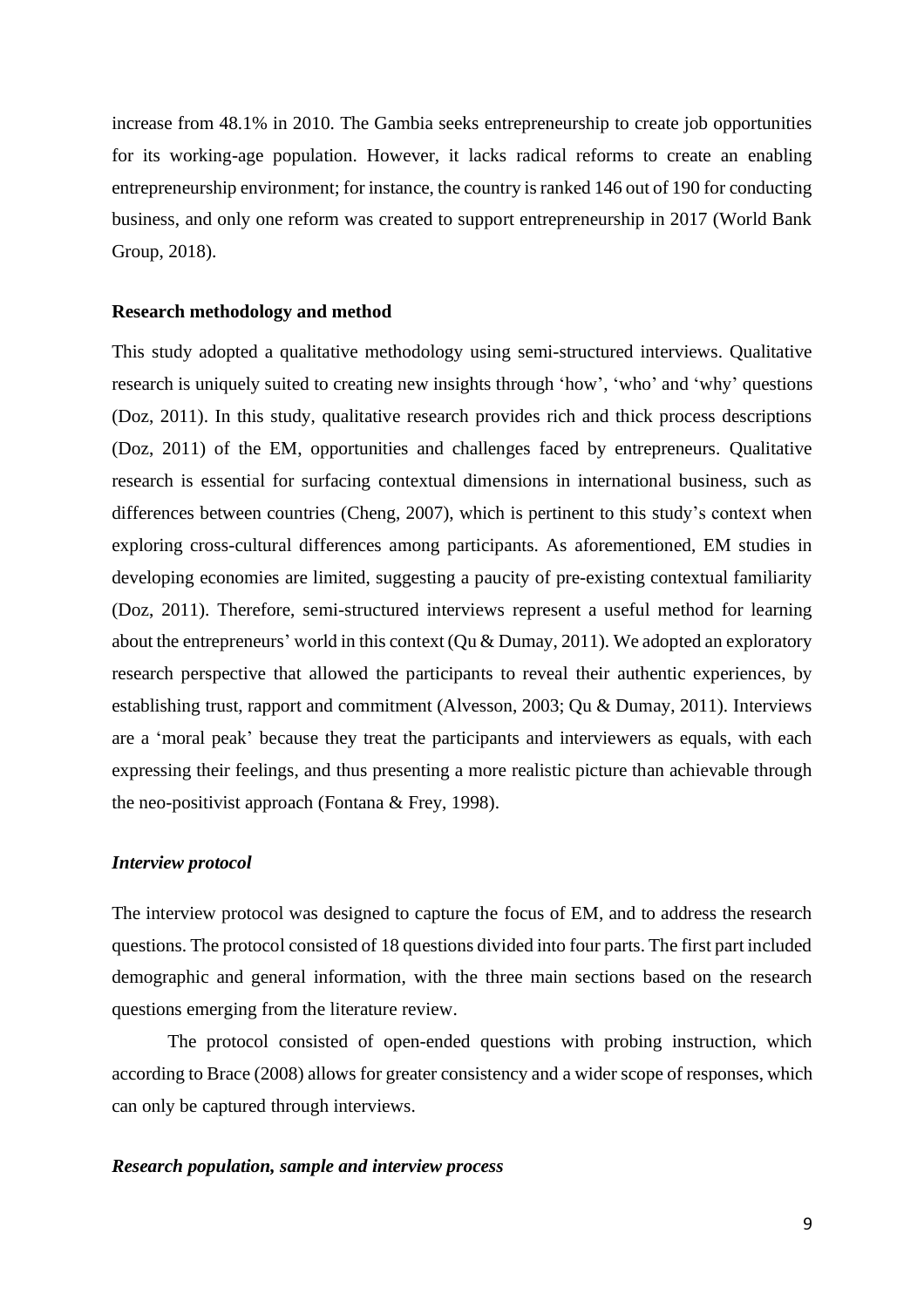This study targeted entrepreneurs in The Gambia. The research population were entrepreneurs with an established enterprise. We interviewed participants from the Start-up Incubator Gambia database because it possesses audited details of entrepreneurs in The Gambia. Start-up Incubator captures entrepreneurs who undergo training and those who simply use their enterprise hubs, with Start-up Incubator Gambia a certified business consultancy. Email invitation was sent to 34 entrepreneurs, with 20 responses. Data saturation was reached at interview 15, with no new themes emerging from the data (Fusch & Ness, 2015). However, the authors continued with the data collection to ensure that no new themes were missed. All 20 interviews are used in this study. The interviews were voice-recorded and lasted one hour on average.

#### *Data analysis*

The data were analysed using thematic analysis. Five stages were adopted in the data analysis process: transcription, coding, code grouping, labelling and theming (Braun & Clarke, 2006). The process involved coding the interviews, categorising the codes into relevant themes and then presenting these in a format that captured the interviewees' experiences. To provide indepth understanding, the findings are presented in response to the research questions. The themes are identified and discussed in each section. The provided arguments are supported with excerpts from the interviewees' responses.

### *Research quality*

This study adopted Lincoln and Guba's (1985) criteria for judging quality in qualitative research through credibility, transferability, dependability and confirmability. Poortman and Schildkamp (2011) argued that explication is the main issue in qualitative research. Therefore, the set of criteria for judging the research quality under the qualitative approach should be respected. The quality of research begins with the authors' understanding of what the research is attempting to achieve.

## **Findings**

This study found interesting demographic and cultural dynamics among the entrepreneurs. The aim of collecting this information was to explore each interviewee's background for similarities and differences concerning the research questions. The interviewees were male  $(n=11)$  and female (n=9) from the working-age population, with no symbolic difference in the level of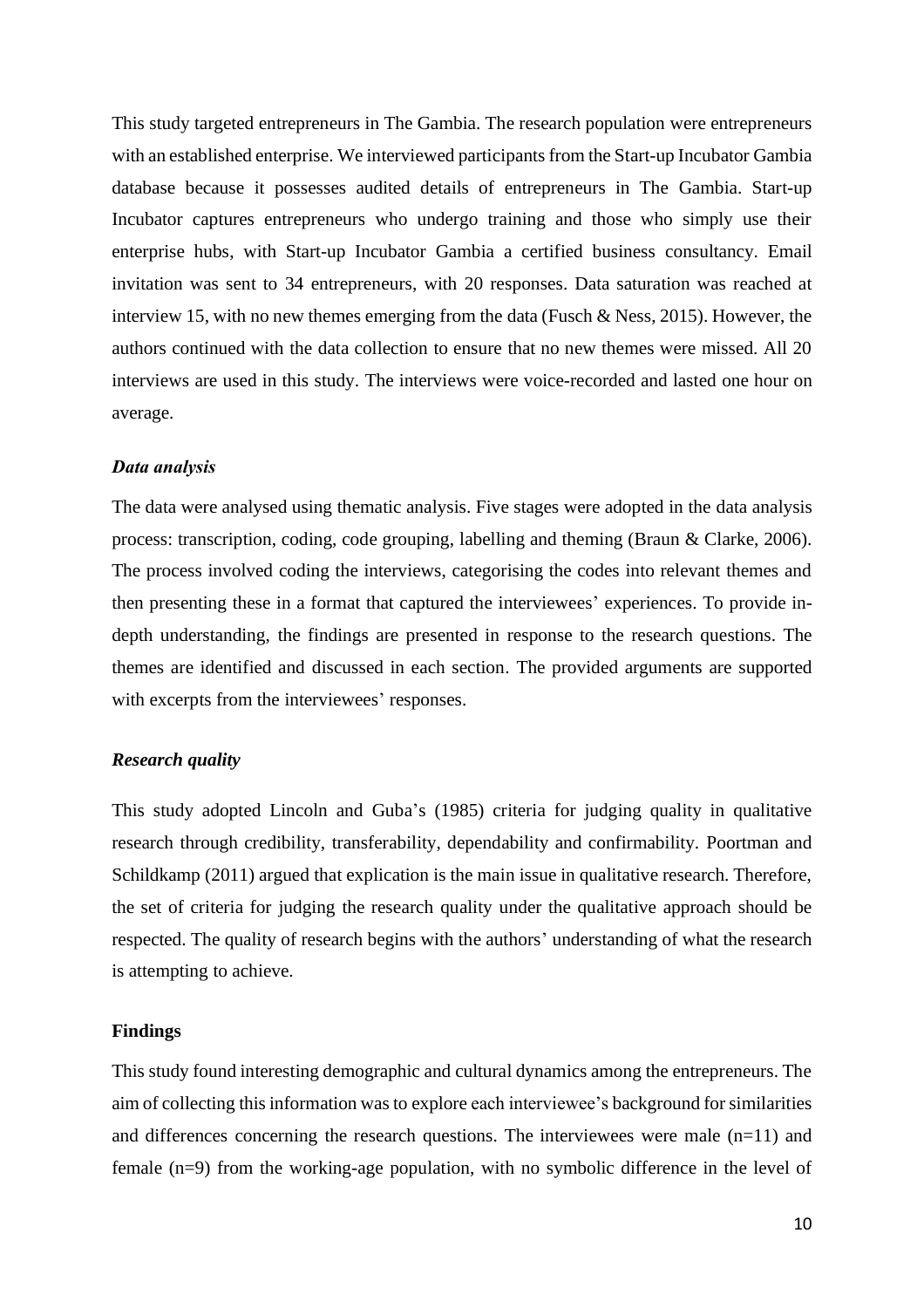education or entrepreneurial years between the genders. However, the female entrepreneurs had educational backgrounds in business and economics, whilst the male entrepreneurs were involved in law and medicine, with some general high-school subjects. The female entrepreneurs specialised in arts and fashion, and the male entrepreneurs in agribusiness, health, travel and education. Table 2 presents descriptive data of the interview participants.

The participants were from the Wolof, Jola and Mandika ethnic groups. They perceived The Gambia as a hierarchical society because there is centralisation of roles (government enforces taxation and the Wolof's are inherently entrepreneurs). However, each tribe emphasises 'collectivism' through national loyalty, high moral expectations and good relationships with family and friends who support the enterprise development. All entrepreneurs believed that the cultural norm for collectivism is a driver for the 'Buy Made in Gambia' campaign, a common tagline used to encourage consumers to purchase locally made products. Table 3 outlines the interviewees' operating sectors and enterprises.

The majority were self-taught entrepreneurs, with no formal training in enterprise development. However, once established, all interviewees received entrepreneurship trainings from Start-up Incubator Gambia, the first co-working space for entrepreneurs in The Gambia, and Empretec, a United Nations programme created to promote sustainable, innovative and internationally competitive small- and medium-sized enterprises (SMEs). From the data, the typologies of entrepreneurs are identified in Table 4.

#### *Motivations for entrepreneurship*

This study found that the entrepreneurs were motivated by multiple factors: necessity  $(n=14)$ , poverty (n=10), opportunity recognition (n=11), personal knowledge and experience (n=9), passion for the idea (n=9), job creation (n=8) and ethnic and religious norms (n=4). Given the challenging economic performance in The Gambia, the interviewees believed that entrepreneurship can transform people's lives through job creation. They emphasised the increasing levels of poverty due to poor economic conditions that influenced the decision to start a business, which is associated with the necessity for entrepreneurship:

*"The reason I started with the agriculture business is because I was in a rural area with 19 siblings and we depend on agriculture. But my parents could not produce enough farm yields to feed us. There is lack of seeds and market linkage to produce the food."*

#### [Interviewee 3]

All interviewees claimed that idea development for the enterprise was easy because of the many national issues that require innovative solutions. Since their ideas address national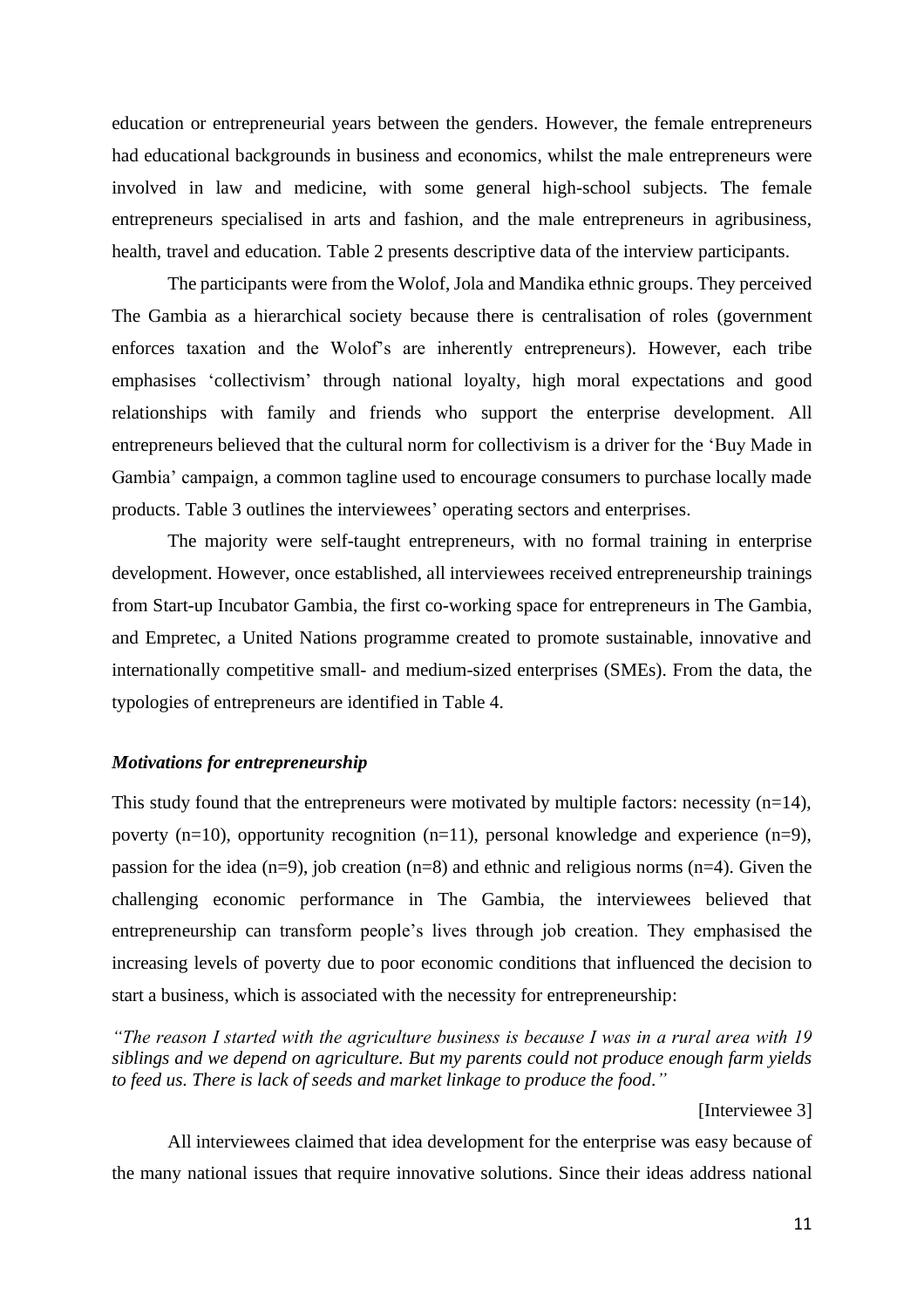issues (see Table 3), there was instant demand for the products and services, and they had personal experiences and skills to meet those demands:

*"The business started because I would recycle some of my old things like shoes and bags with African prints and wear them in public places. People would always ask where I got them. And when I say I made them, they would ask if I could make it for them. That's how it all started."* [Interviewee 4]

Interviewee 4's enterprise was established by her mother, rendering it a family business. Her passion for fashion and independent decision-making led to her involvement. Passion for the entrepreneurial notion was described as a 'strong interest' for the idea. This was specific to individuals offering services in the food and drink, agriculture, and education sectors. Although these entrepreneurs had other motivating factors such as job creation and ethnic and religious norms, they believed their strong interest for the idea and enthusiasm to improve the country was a driving force. Passion was also linked to their ability to support young people in their aspirations. The interviewees believed that leading by example can transform young people's mind-set from the traditional labour route to risk-taking by setting up an enterprise for economic benefit. Flexibility was a common thread for the passion to set up a business, because running a business meant that the entrepreneur made all the decisions.

Ethnic and religious norms also influenced some interviewees' decision to start a business. Four identified religious beliefs as a key influence for their decision to start a business, while others identified ethnic values and norms. For these entrepreneurs, serving their communities represented a fundamental part of their citizenship:

*"One basic fundamental of our practice in the Mouride culture is working and serving selflessly. That was embedded in me from a young age and it has influenced my decision to start a business. We always had training from our Cheikh's who tell us that if we want to be successful, we have to strive for ourselves and others."*

[Interviewee 2]

### *Opportunities for entrepreneurship*

All interviewees argued that there are many opportunities in The Gambia, where the themes involved entrepreneurship training (n=17), market expansion (n=15), low operational cost  $(n=9)$ , flexible business environment  $(n=14)$ , government failure  $(n=1)$  and business networks  $(n=9)$ .

Entrepreneurship training was an opportunity for these entrepreneurs because the skills gained enabled them to take risks and innovate their products and services. The entrepreneurs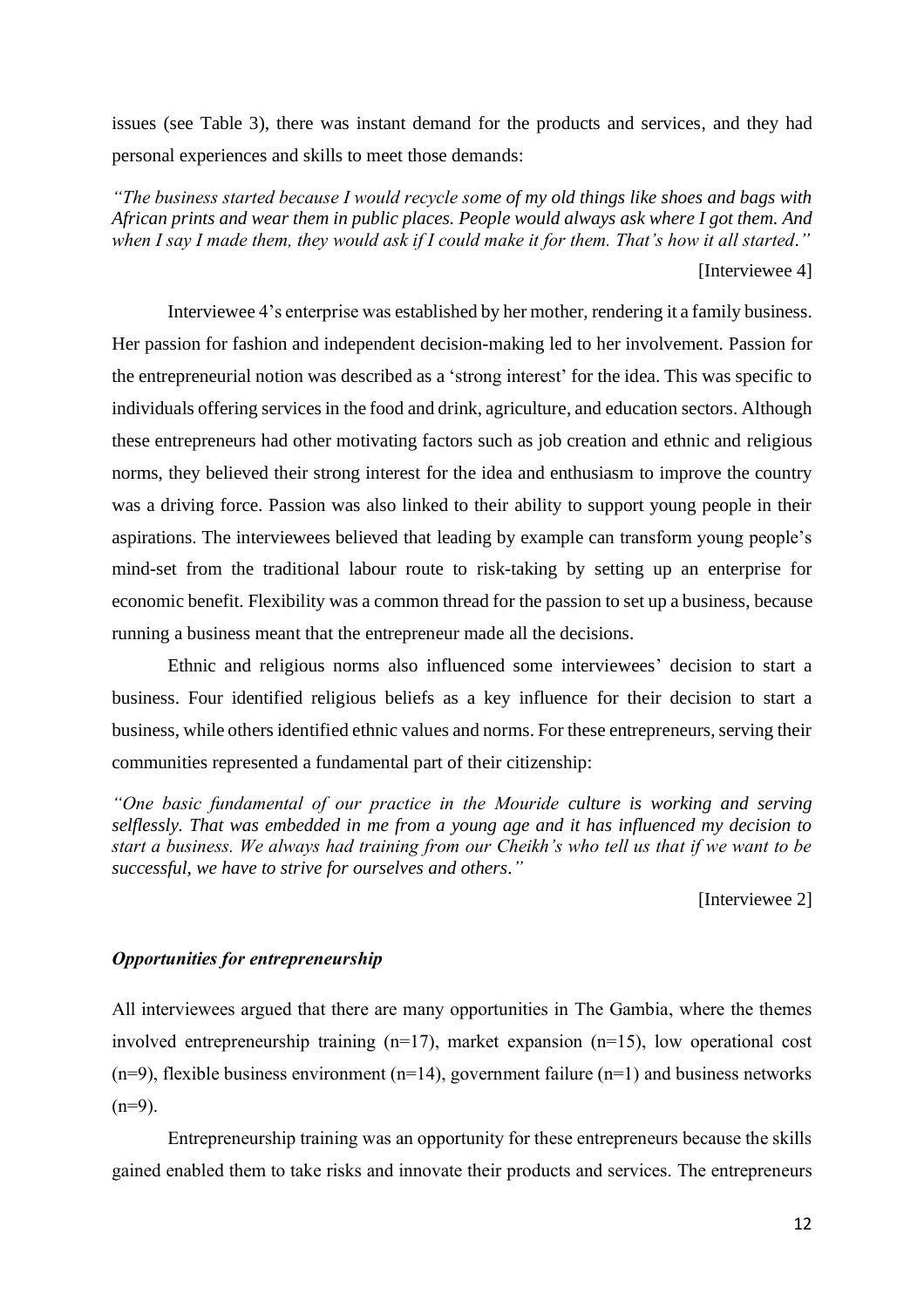identified Empretec Gambia, Start-up Incubator Gambia, and the Mandela Washington Fellowship as institutions that provided entrepreneurship training. The training equipped the interviewees with skills such as helping to shape business ideas, assisting with drafting a business plan, encouraging risk-taking and influencing critical thinking towards their enterprises. Critical thinking fostered new ways of doing things:

*"When I first started my business, it was all about what I was selling and what I wanted. However, after the trainings, I realised it was not just about me. It was about the people I was serving and I had to learn to think about my customers. I added value to my business since shifting my focus on the brand identity and how the customers perceive the brand."*

## [Interviewee 1]

*"I did the Empretec training. The trainings give me many opportunities because they train us on the basic entrepreneur competence, bookkeeping, market analysis and opportunities. It is the same training as Start-up Incubator Gambia and Global Innovation Network. GIN train us on how to use social media to market the product."*

#### [Interviewee 6]

Two areas of market expansion were discovered: development of new products and services, and exporting to Europe and Asia. The majority of the interviewees said they had opportunities to create new products based on market demand:

*"I see many opportunities in Gambia. As a tourist nation, we can organise for travel. So this gives plenty of opportunities to escort foreigners and locals for tourism."*

## [Interviewee 17]

The interviewees believed that the market presents many opportunities in the productand service-development domains, with the growing market for education and healthy food choices leading to this demand. Some interviewees claimed that the current interest in products made in The Gambia has been a key driving force for this opportunity. The aim is to serve markets beyond the country, with most interviewees interested in exporting to Europe and Asia. Although they had not considered specific regions, they were convinced that exporting would create positive enterprise performance.

Some interviewees believed that low operating cost was an opportunity, in terms of reducing the costs of expenditure relating to running a business. This finding was specific to interviewees in the plumbing, logistics and medicine sectors. The cost of running a business in the aforementioned sectors is low because they require little fixed equipment, which usually represents the highest expenditure for a start-up. These interviewees asserted that they started the business with little capital, which was possible because of the low operating costs. The flexible business environment also increased opportunities for the interviewees because it is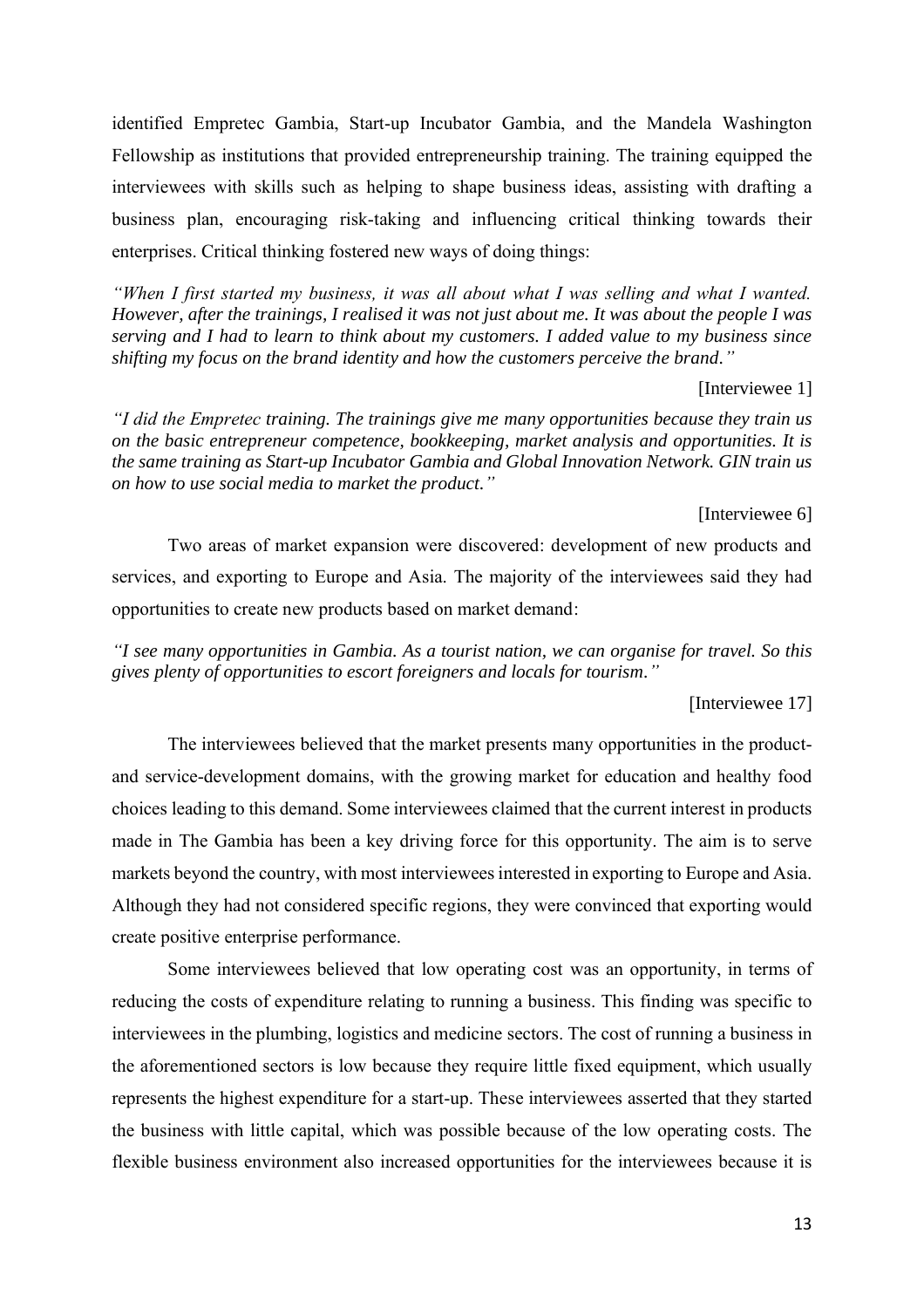less bureaucratic (a one-stage process for registering a business). Flexibility was associated with consumers' purchasing behaviour. The interviewees and consumers have direct and open communication through word of mouth and, in some cases, online engagement strategies. Furthermore, they can access markets easily due to the small national population. The population size and direct consumer-to-business relationship makes running a business flexible.

Interestingly, it was found that government failure to improve the education system was an opportunity for one interviewee. The Gambia has one university and several colleges. The university offers popular courses such as business, medicine, and law, but there is limited focus on studies like architecture. Therefore, he had capitalised on this constraint to assist Gambians who wished to study abroad. Despite these opportunities, most interviewees said that opportunities were difficult to execute, which limited growth and the enterprise's overall performance.

## *Challenges entrepreneurs face, and how they affect enterprise growth*

This study found that political change  $(n=7)$ , insufficient government reforms  $(n=20)$ , high taxes (n=20), high business costs (n=11), limited finance (n=18), unskilled staff (n=15) and market uncertainty (n=12) were the main challenges facing entrepreneurs in The Gambia.

The Gambia experienced a short political impasse from December 2016 until January 2017. This affected the tourism sector, which is one of the major sources of national revenue. Tourism brings business, and the weakness brought about by the political power exchange affected demand for their products and services. The interviewees said they had to consider the political climate because the government influences enterprise through its policies and regulations. Interestingly, previous and current government have failed to introduce reforms to support entrepreneurs. They emphasised that the government understands the importance of SMEs for the economy, and particularly start-ups; for example, they have made business registration straightforward (dedicated support officers to help entrepreneurs register). However, there is limited support for enterprise development (policies for enterprise growth).

Whilst some interviewees declared low operating cost as an opportunity, others revealed that high taxes are a challenge for their businesses. Business taxes are paid quarterly and annually, and interviewees pay income tax on their wages or salaries. They also have to pay tax to the municipal council, who acts on behalf of the national government for tax collection from all households, including businesses in all localities. Therefore, the interviewees paid business tax, income tax and municipal tax. The lack of any refund for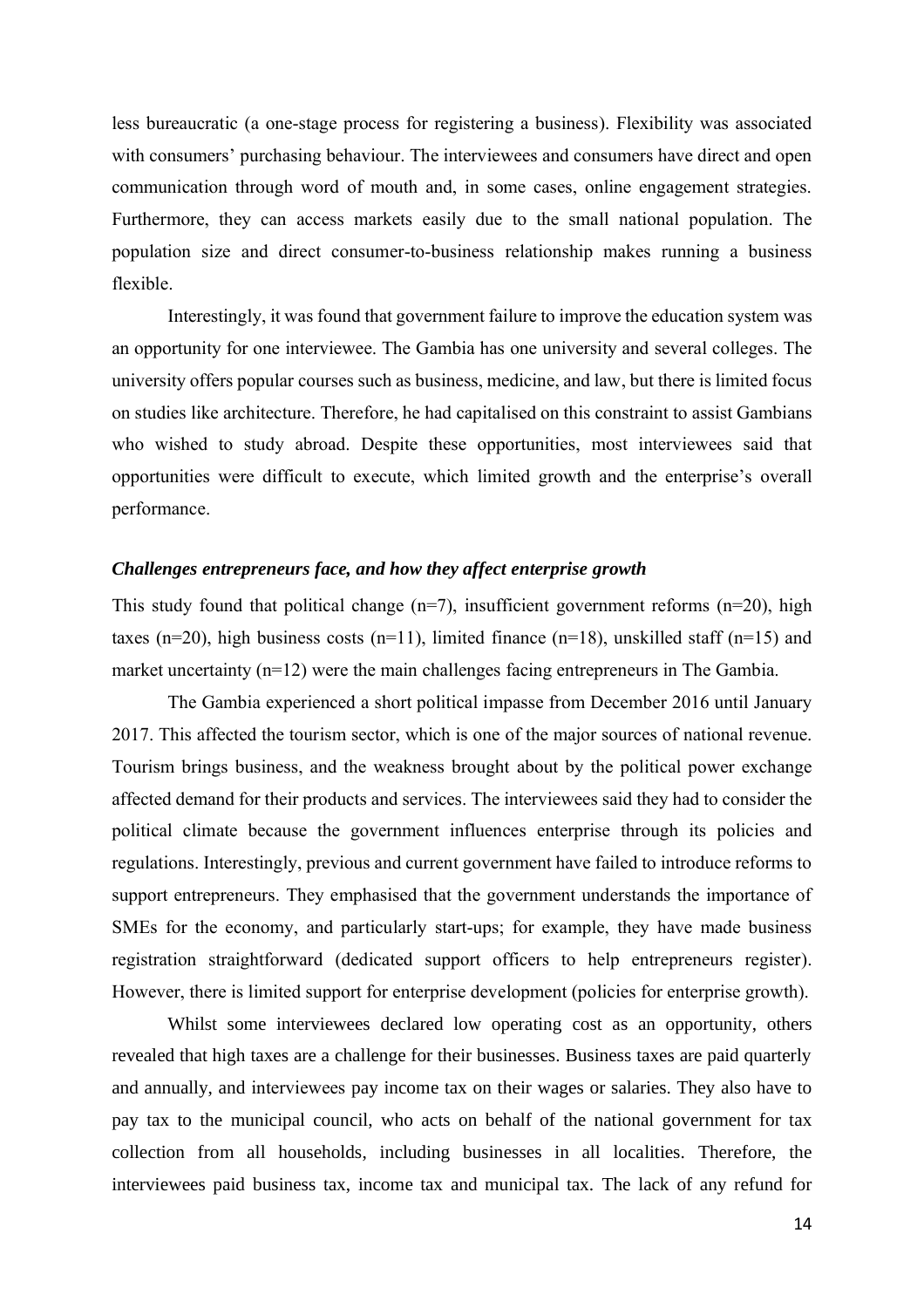overpayments was argued by some to be a systematic failure for a modern enterprise, with high taxes creating pressures for the entrepreneur:

*"Depending on the business, one can pay a minimum of 10000-15000 dalasi on taxes. Considering we have other expenditures – utilities, wages, materials etc. In Gambia, we have the custom of providing lunch for staff. All these have to be considered so the cost of clothing is not over people spending power. I have had to do a breakdown of cost for customers so they understand the prices of the products."*

### [Interviewee 7]

High business cost was a challenge for the interviewees because it affected their pricing strategies and business growth. Although interviewees 2 and 3 stated that starting a business required little capital, the majority claimed business start-up and operating costs to be high because of their expenditures. The consequence is challenging, since high business costs means high prices for consumers, compounded by a complex economic climate:

*"I have challenges with land acquisition due to high cost of lands. I cannot access grant support despite some recommendations, it is difficult to keep with the commitment."*

[Interviewee 9]

Insufficient finance was cited as a challenge by all the interviewees, hindering investment in the research and development of new products and services. It also made planning for the future difficult because of uncertainty, while affecting the opportunity cost of lending. The interviewees claimed that banks require collateral in the form of asset(s), which defeats the purpose of borrowing.

Unskilled staff was exposed as a challenge, and a threat to enterprise growth because if they offer poor service to customers, this will affect the customers' rate of return. Word of mouth is one of the most effective marketing strategies for enterprises in The Gambia, with customers consulting other users of a product or service to ascertain its suitability. Poor service or product reviews are thus detrimental. For Interviewee 7, unskilled staff hindered plans for expansion into international markets due to the high standards for fashion items in international markets. The current state of design was good, but lacked the techniques required for other types of customers. Her vision for the enterprise was to focus on her employees' skills to ensure successful entrance into the international market.

Market uncertainty in this study focused on consumer behaviour and externalities such as the economic crisis. Most of the interviewees said that consumers were unpredictable due to fluctuations in buying behaviour and the inability to forecast sales figures. Customers lacked the confidence to purchase products and services because they focused on necessity purchases.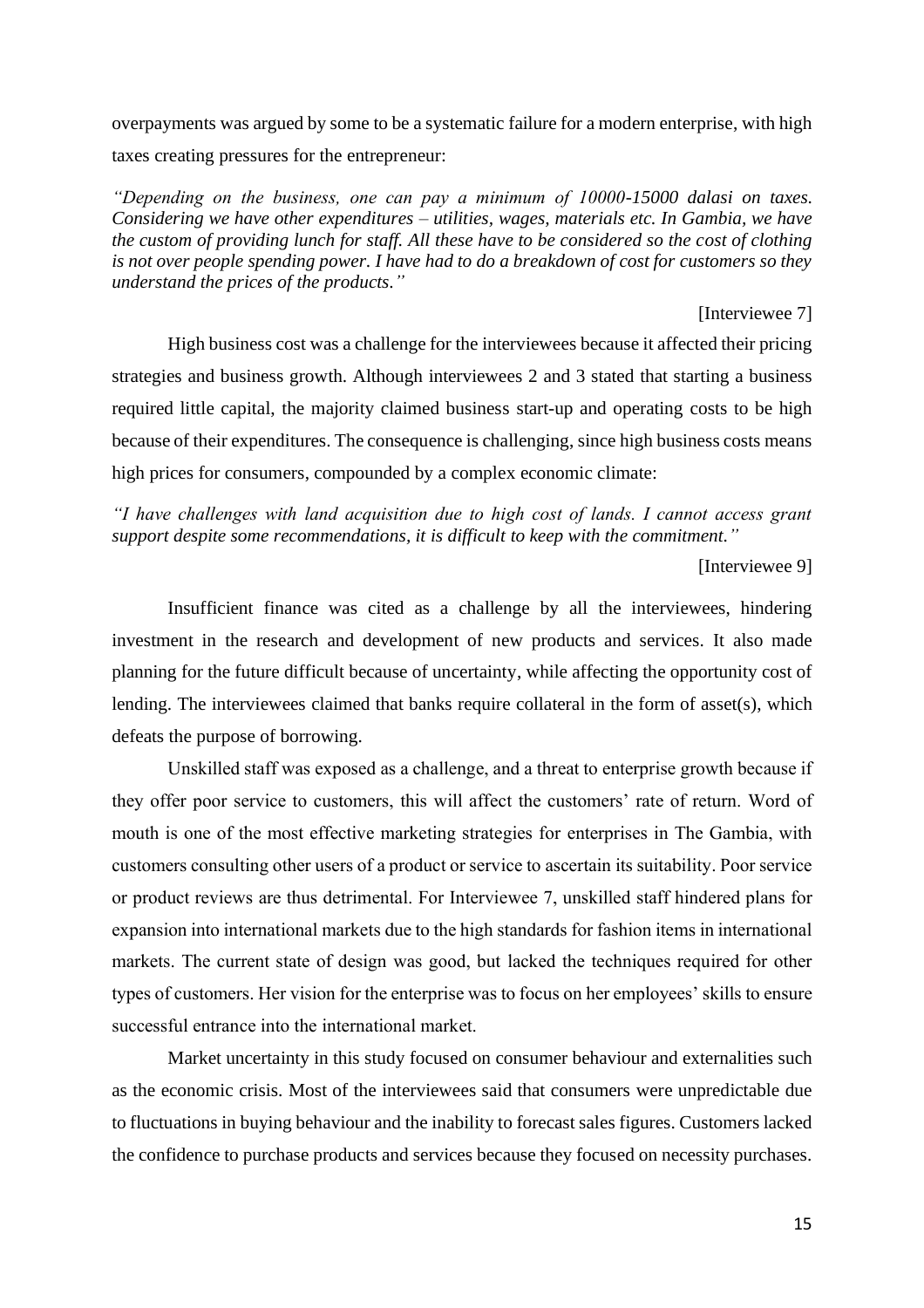Due to these uncertainties, the interviewees were unable to plan or take risks for fear of failure. Market uncertainty, therefore, hinders enterprise growth.

## **Discussion**

This study confirms two typologies of entrepreneurs based on GEM (2012): new entrepreneurs, at the early stages of their enterprises, and established entrepreneurs, with three or more years in the enterprise.

The first research question of this study was to understand the motivations for entrepreneurship in a developing economy. The research found that the entrepreneurs were motivated by a combination of factors, which we classified as individual and contextual. Individual motivation included those innate drivers personal to the entrepreneur: necessity, poverty, personal knowledge and experience, passion and job creation; while contextual motivation entailed those macro-factors external to the individual: ethnic and religious norms and opportunity recognition. Individual motivation supports the self-determination theory of Deci & Ryan (1985), which proposed that individuals have the perceived self-belief in their ability to act on specific goals. Interestingly, it also supports the postmodern development of the model (Deci & Ryan, 2000), which positions self-determination as a continuum to include intrinsic (individual) and extrinsic (contextual) motivation.

This finding supports Kuada (2015), who found that absolute necessity-driven and opportunity identifiers are drivers of entrepreneurship in Africa, and similarly connected to Stephan et al.'s (2015) push vs pull motivation. Puni et al. (2018) also found that knowledge acquisition and opportunity recognition influence EM. However, this study extends the current research through the identification of ethnic and religious norms and job creation as antecedents of EM. Ethnic and religious norms embody principles of collectivism and social responsibility. The emphasis on collectivism is that of greater benefits to many rather than a few. In the view of entrepreneurship, it is a moral obligation to establish an enterprise that takes into account the moral value of the goods and services created, and the benefits of such creations to the society they serve. A conscientious duty rather than a legal obligation, means that entrepreneurs in the investigated context combined social and commercial principles as a prerequisite for entrepreneurism.

The second research question examined the opportunities available to entrepreneurs. Internal and external market opportunities were identified. However, we classify the opportunities as entrepreneurial networks, competitive market and discovery (see Figure 2).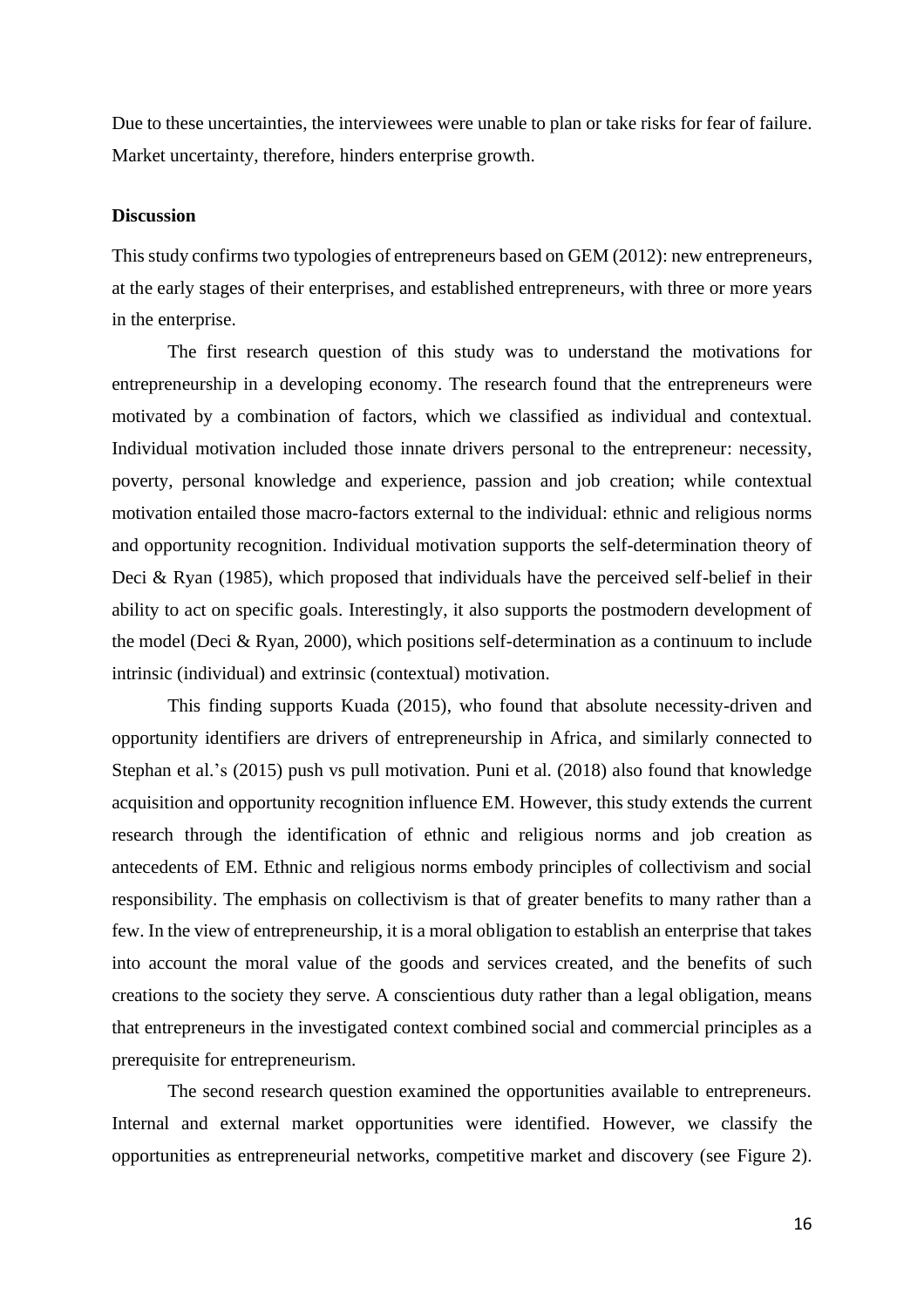This is consistent with studies from developed economies (Almeida et al., 2014). Entrepreneurial networks are social institutions that assist entrepreneurs to enhance ideas. In this study, we found two forms of networks: entrepreneurship training and business networks. Entrepreneurship trainings are opportunities for business growth rather than drivers of entrepreneurship. This study argues that due to the contextual focus and structure of the trainings, entrepreneurs were able to build their ideas. The trainings focused on business development, financial management, risk-taking, branding, marketing, and confidence building. Although business networks are opportunities in this case, Preisendoerfer et al.'s (2014) study revealed social networks as drivers for EM. Therefore, this study extends the current research on opportunities, and specifically, opportunities for enterprise growth, whereby institutions such as Start-Up Incubator and Global Innovation Network provided entrepreneurship trainings.

The competitive market in The Gambia is emphasised by low operating cost and a flexible business environment. This is a significant finding, which extends existing studies on entrepreneurial opportunities. The current argument in the literature is that opportunities exist when competitive infirmity exist (Alvarez & Barney, 2007), which holds in this study. However, low operating cost and a flexible business environment are associated with perspectives of competitive markets. Businesses that required less infrastructure had low startup and operational costs (logistics and fashion). However, those operating in agriculture had high start-up and operational costs due to the high usage of fixed assets.

Since the investigated context is associated with a centralised economic system (World Bank, 2011), this study provides compelling insights into the influence of the macro-economic structure on opportunity determination for enterprise initiation (phase 1) and growth (phase 2). It is worth emphasising that the small population size provides a less bureaucratic environment for business due to simplified business mechanisms (registering start-ups). Therefore, we argue that a nuance antecedent—population size—contributes to a flexible business environment for entrepreneurs. Interestingly, market expansion and government failure were opportunities discovered by entrepreneurs operating in the fashion and education sector, with fashion enterprise owners seeking international customers through digitisation in Europe and Asia. However, no market research was carried out to determine specific market entry or modes of entry. In contrast, the failure of government to improve education policy and funding for higher education resulted in limited courses that did not meet the demand of students interested in courses such as architecture. Therefore, both market expansion and government failure are discovery opportunities, which supports the views of Kirzner (1997) and Shane (2003).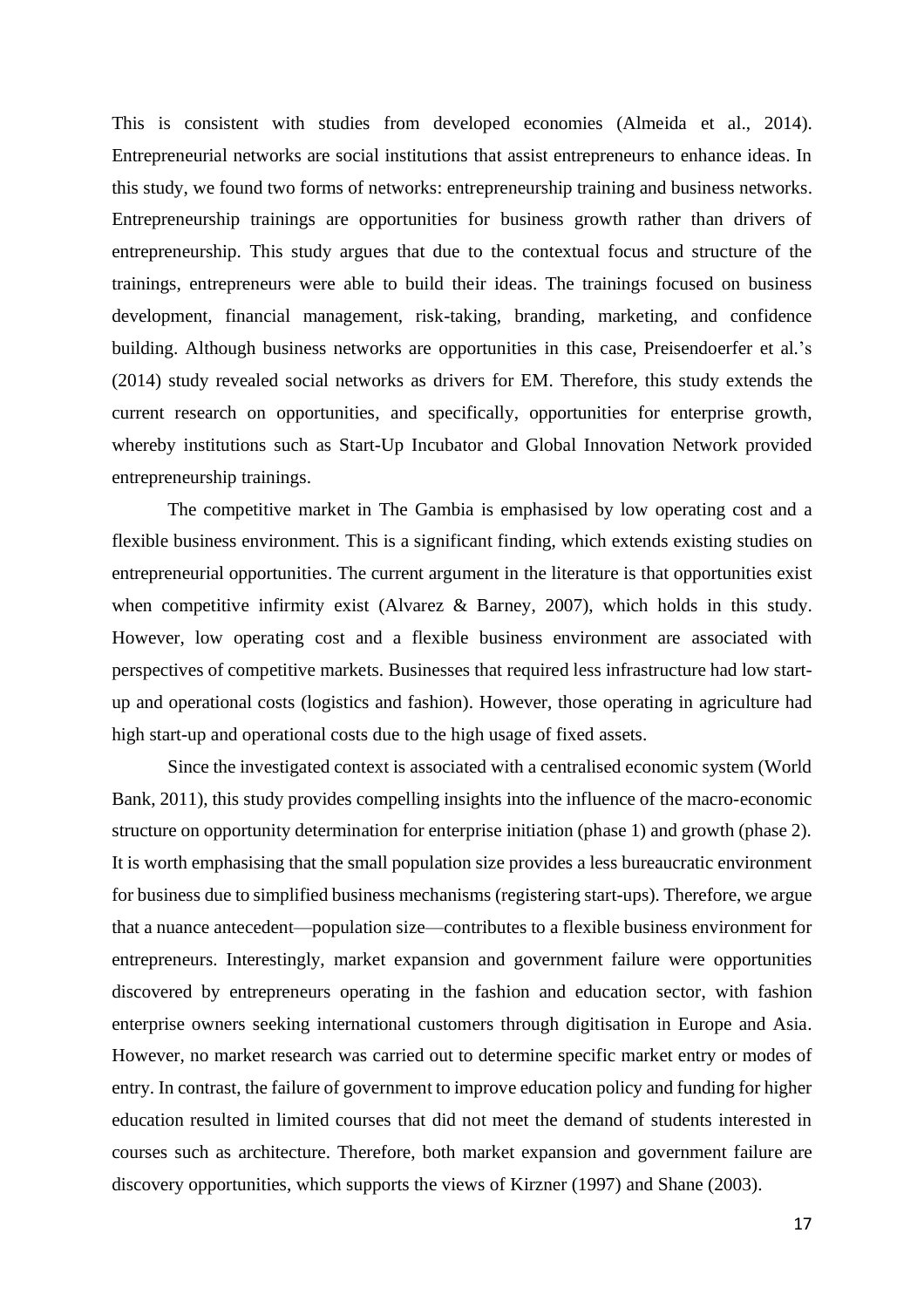The third research question explored the challenges entrepreneurs face, and how these hinder enterprise growth. Similar to the findings of EM, we classify these challenges into individual and contextual. Individual challenges (limited finance and unskilled staff) are those experienced because of the entrepreneur shortcomings, but can be changed or managed by the entrepreneur, whilst contextual challenges (political change, insufficient government reforms, high taxes, high business costs and market uncertainty) are macro-issues beyond the entrepreneur's control. While previous studies (e.g. Halkias et al., 2011; World Bank Group, 2018) identified financing as a challenge faced by African entrepreneurs, this study presents a unique finding concerning the nature of financing. There are twelve commercial banks and four micro-finance institutions in The Gambia. The collateral requirement for loans is part cash and assets, which defeats the purpose of loans for entrepreneurs who have little-to-no capital for start-up, and have no access to the assets required. Figure 2 presents the drivers of entrepreneurship, opportunities and challenges faced by entrepreneurs in The Gambia.

## **Conclusion and recommendations**

Recent studies on EM have focused largely on developed economies, whilst the context of developing economies is neglected. This study adopted Shane et al.'s (2012) model of EM to provide context-specific knowledge on EM, opportunities and challenges that hinder enterprise growth, enhancing our understanding of EM, the dynamics of market opportunities and the complex entrepreneurial environment of a developing economy. We classified the findings of EM and challenges as individual and contextual to determine which factors are innate to the entrepreneurs (controllable), and those external to them (uncontrollable). The overall findings of the objectives are in two phases. Phase 1 is the initiation and phase 2 is enterprise growth. It is noted that entrepreneurial opportunities are discovered prior to enterprise establishment or during enterprising management for growth. Therefore, opportunities occur at different phases of the enterprise lifecycle, and are discovered by the entrepreneur. The entrepreneurs believed that they had the requisite passion, knowledge, and determination for change to start and manage their enterprise. However, they were constrained by limited government reforms, inadequate start-up capital, unskilled staff, high business costs (for some businesses), insufficient finance and market uncertainty. This investigation contributes to knowledge through finding (i) individual and contextual factors influencing EM and entrepreneurial challenges; (ii) ethnic and religious norms and opportunity recognition being key drivers of EM; and (iii) context-specific environmental conditions to extend Shane et al.'s (2012) model of EM.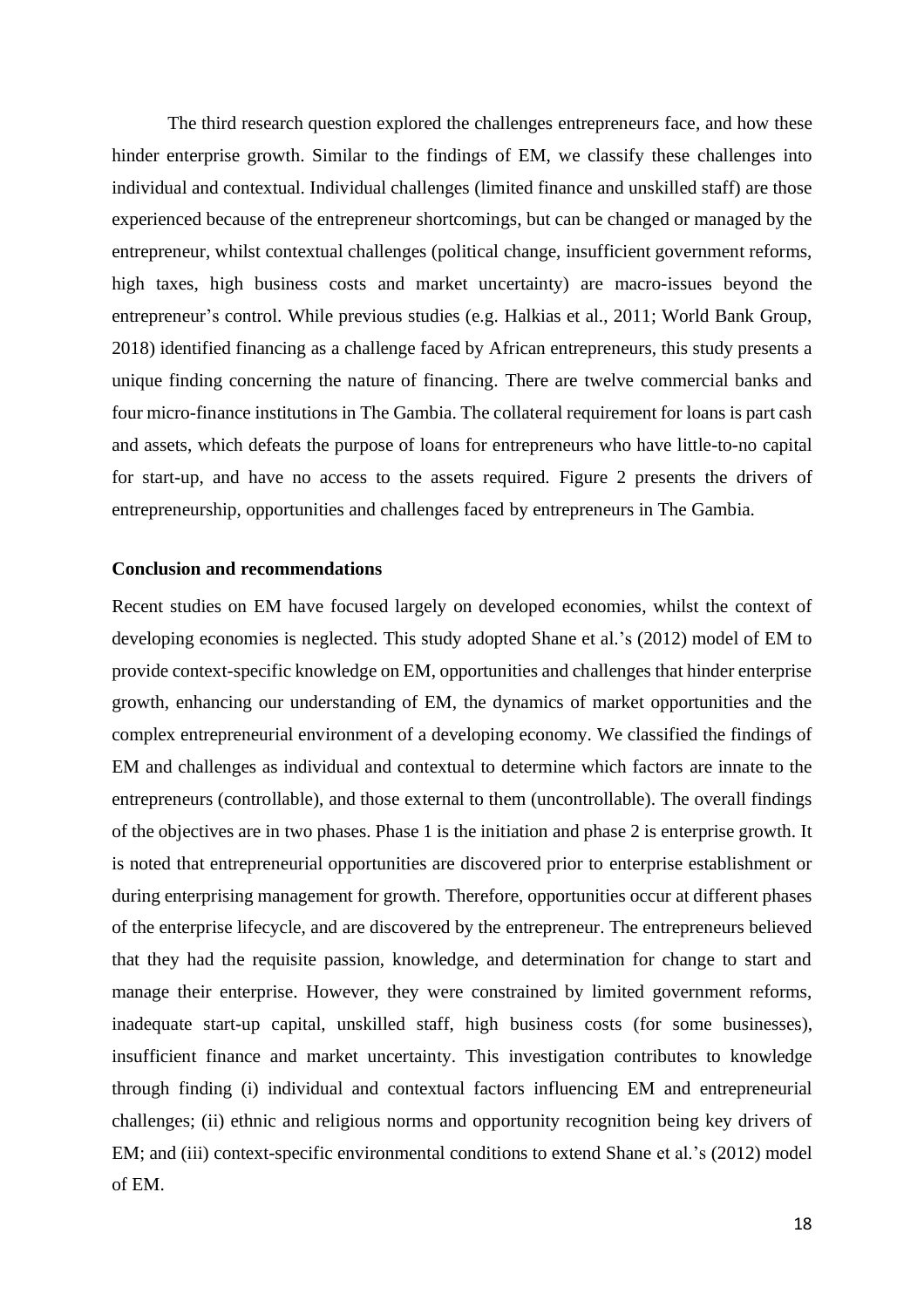This paper provides two areas of recommendations: government reform to aid entrepreneurship is necessary, and systematic changes to the financial sector are required to facilitate access to start-up capital and borrowing.

Without a strategic focus on public policy on entrepreneurship, entrepreneurs will continue to face contextual challenges. Therefore, the government should consider developing an entrepreneurship policy that has potential to stimulate growth, alleviate poverty and support micro-SMEs that are drivers of the economy. This policy should promote efficient and innovative entrepreneurial ideas that can create commercially viable knowledge and outputs.

The government should consider reducing municipal council tax for businesses, as individuals in those localities appear to be paying taxes twice, as well as income tax. This level of over-taxation deters individuals from engaging in entrepreneurship, while affecting the cash flow of established enterprises. The entrepreneurship policy should include a spectrum on business tax. Taxes should be paid annually with a potential refund policy for overpayments. These policies are business-based solutions to foster growth, tackle youth unemployment, reduce extreme poverty and improve economic performance. Furthermore, financial institutions should reconsider their lending criteria, especially to micro-SMEs. The criteria should align with the country's Vision 2030 for socio-economic development. To ensure that appropriate policies are developed for financial institutions, a financial market analysis of current institutions and businesses should understand the current framework for investment, particularly in micro-SMEs.

#### **Limitations and future research**

This study contributes to a critical understanding of EM in developing economies, based on evidence from The Gambia. However, it has limitations due to the small sample size. Therefore, future research should consider a mixed-methodological approach from a larger sample.

#### **Acknowledgements**

The authors would like to thank all the participant entrepreneurs who provided invaluable insights into entrepreneurship in The Gambia, as well as Start-up Incubator Gambia for providing access to the participants.

## **References**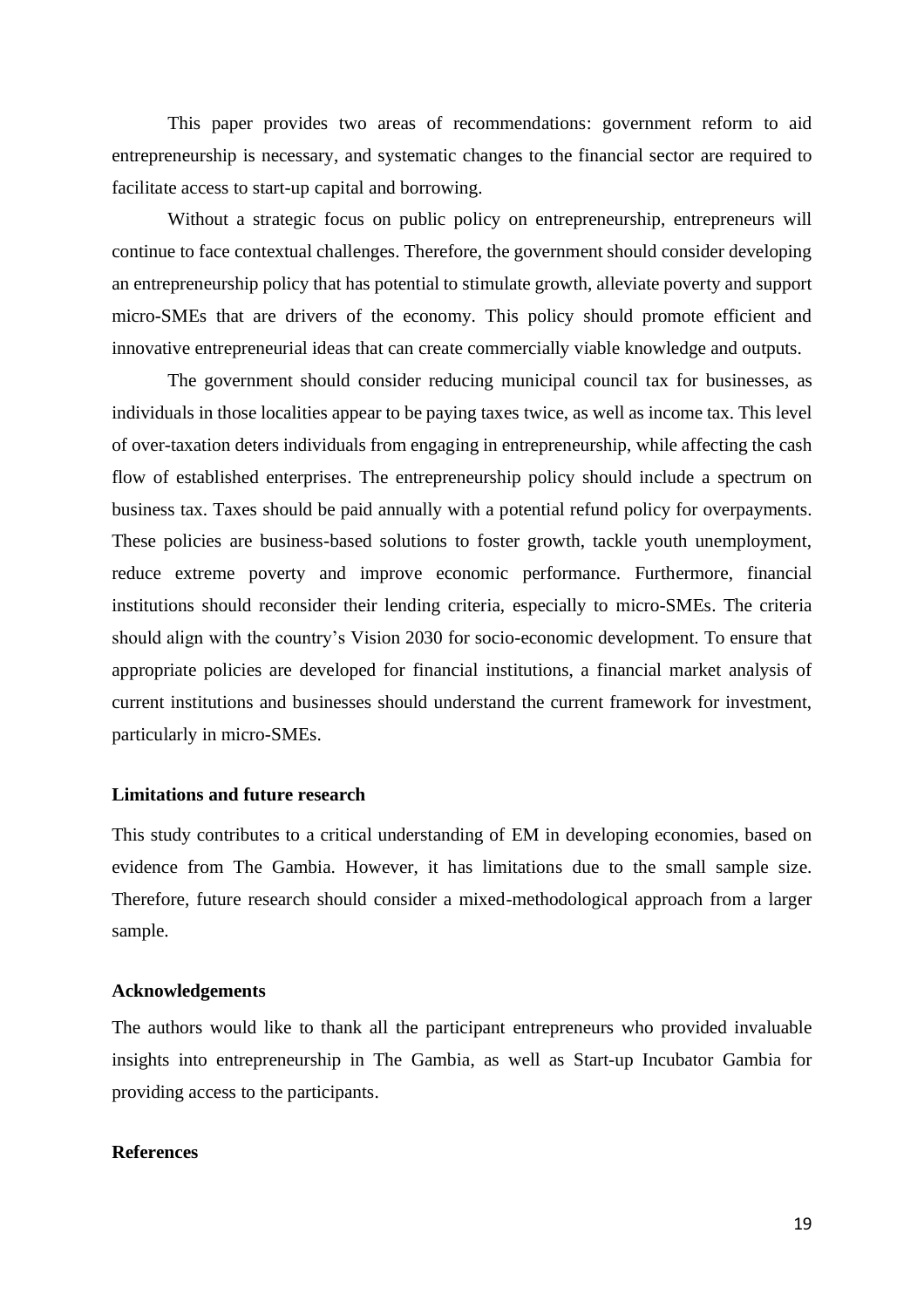Access Gambia. (2018). Languages of Gambia. Retrieved from <http://www.accessgambia.com/information/languages.html>

Adekunle, B. (2011). Determinants of microenterprise performance in Nigeria. *International Small Business Journal*, *29*(4), 360–373.

Ajzen, I. (1991). The theory of planned behaviour. *Organisational Behavior and Human Decision Processes*, *50*(2), 179–211.

Almeida, E. S., Haddad, E. A., & Hewings, G. J. D. (2010). The transport-regional equity issue revisited. *Regional Studies*, *44*(10), 1387–1400.

Alvarez, S. A., & Barney, J. B. (2007). Discovery and creation: alternative theories of entrepreneurial creation. *Strategic Entrepreneurship Journal*, *1*(1), 11–26.

Alvarez, S. A., Barney, J. B., & Anderson, P. (2013). Forming and exploiting opportunities: The implications of discovery and creation processes for entrepreneurial and organizational research. *Organization Science*, *24*(1), 301–317.

Alvesson, M. (2003). Beyond neopositivisits, romantics and localists: A reflective approach to interviews in organizational research. *Academy of Management Review*, *28*(1), 13–33.

Antoncic, J. A., Antoncic, B., Gantar, M., Hirsch, R. D., Marks, L. J., & Bachkirov, A. A. (2018). Risk-taking propensity and entrepreneurship: the role of power distance. *Journal of Enterprising Culture*, *26*(1), 1–26.

Arthur, W. B. (1989). Competing technologies, increasing returns, and lock-in by historical events. *The Economic Journal*, *99*(39), 116–131.

Asongu, S. A., & Odhiambo, N. A. (2019). Challenges of doing business in Africa: A systematic review. *Journal of African Business*, *20*(2), 259–268.

Audretsch, A., & Peña-Legazkue, I. (2012). Entrepreneurial activity and regional competitiveness: An introduction to the special issue. *Small Business Economics*, *39*(3), 531– 537.

Bandura, A. (1997). Self-efficacy: *The exercise of self-control*. New York, NY: Freeman.

Barney, J. B. (1986). Strategic factor markets: Expectations, luck, and business strategy. *Management Science*, *32*(10), 1231–1241.

Bates, T. (1995). Self‐employment entry across industry groups. *Journal of Business Venturing*, *10*(2), 143–156.

Bayon, M. C., Valliant, Y., & Lafuente, E. (2015). Initiating nascent entrepreneurial activities: the relative role of perceived and actual entrepreneurial ability. *International Journal of Entrepreneurial Behavior & Research*, *21*(1), 27–49.

Bjørnskov, C., & Foss N. (2013). How strategic entrepreneurship and the institutional context drive economic growth. *Strategic Entrepreneurship Journal*, *7*(1), 50–69.

Brace, I. (2008). *Questionnaire design* (2nd ed.). Philadelphia, PA: Kogan Page.

Braun, V., & Clarke, V. (2006). Using thematic analysis in psychology. *Qualitative Research in Psychology*, *3*(2), 77–101.

Cabral, S., Lazzarini, S., & Furquim de Azevedo, P. (2013). Private entrepreneurs in public services: A longitudinal examination of outsourcing and statization of prisons. *Strategic Entrepreneurship Journal*, *7*(1), 6–25.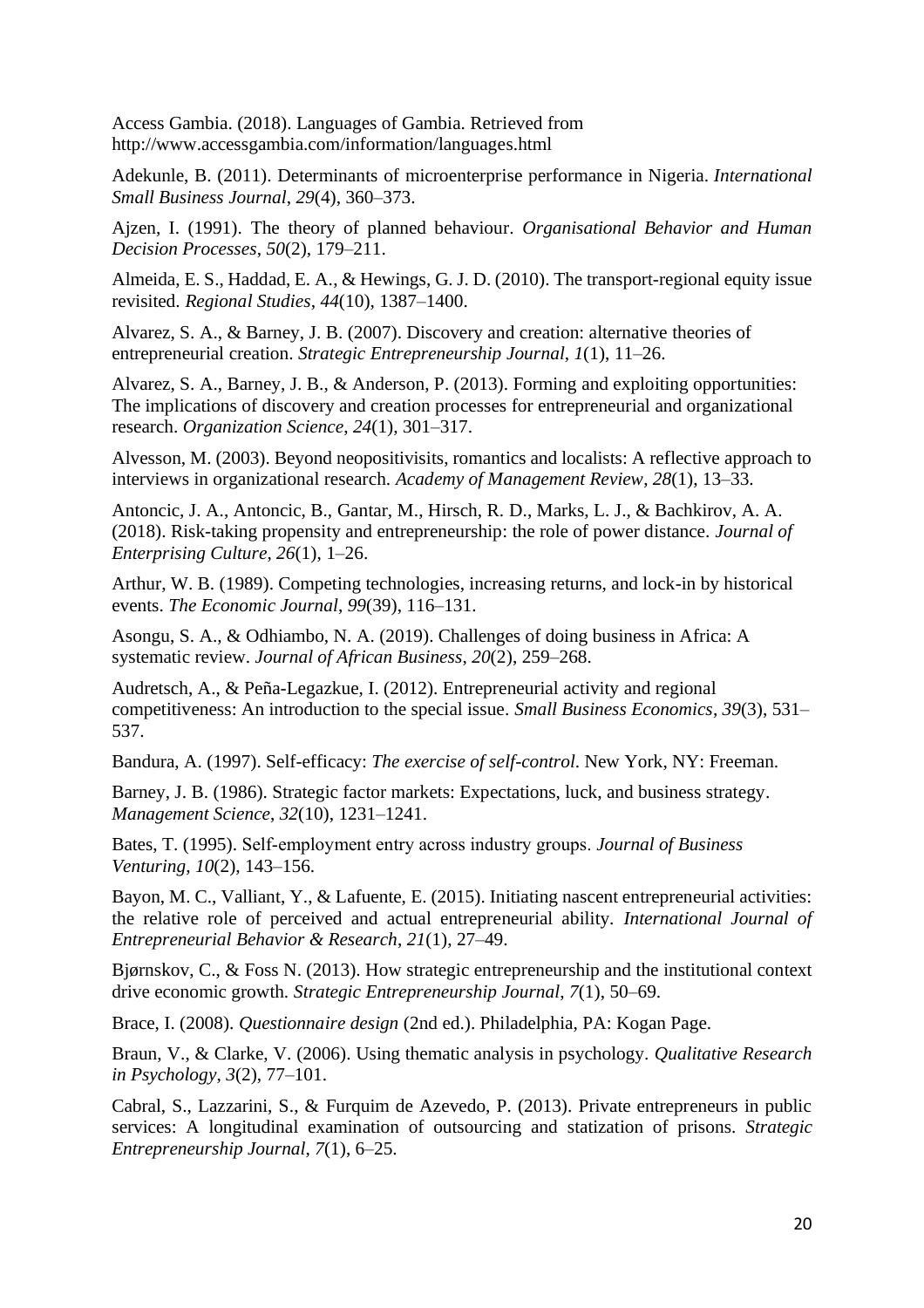Chaudhuri, R., Datta, S. K., & Ghosh, S. (2012). When it comes to motivation of entrepreneurs – a few issues. *Productivity*, *52*(4), 208–215.

Cheng, J. L. C. (2007). Critical issues in international management research: An agenda for future advancement. *European Journal of International Management*, *1*(1–2), 23–38.

Companys, Y. E., & McMullen, J. S. (2007). Strategic entrepreneurs at work: The nature, discovery, and exploitation of entrepreneurial opportunities. *Small Business Economics*, *28*(4), 301–322.

Davidsson, P. (2003). The domain of entrepreneurship research: some suggestions. In J. Katz & D. Shepherd (Eds.), *Cognitive Approaches to Entrepreneurship Research* (pp. 315–372). Oxford: Elsevier/JAI Press.

Deci, E. L., & Ryan, R. M. (1985). *Intrinsic motivation and self-determination in human behavior*. New York, NY: Plenum.

Deci, E. L., & Ryan, R. M (2000). The "what" and "why" of goal pursuits: human needs and the self-determination of behavior. *Psychological Inquiry*, *11*(4), 227–268.

Dimov, D. (2007). Beyond the single-person, single-insight attribution in understanding entrepreneurial opportunities. *Entrepreneurship Theory & Practice*, *31*(5), 713–731.

Doz, Y. (2011). Qualitative research for international business. *Journal of International Business Studies*, *42*(5), 582–590.

Eijdenberg, E. L., Isaga, N. M., Paas, L. J., & Masurel, E. (2019). Fluid entrepreneurial motivations in Tanzania. *Journal of African Business*, 1–19.

Esfandiar, K, Sharifi-Tehrani, M., Pratt, S., & Altinay, L. (2019) Understanding entrepreneurial intentions: A developed integrated structural model approach. *Journal of Business Research*, *94*, 172–182.

Fontana, A., & Frey, J. H. (1998). Interviewing, the art of science. In N. K. Denzin & Y. S. Lincoln (Eds.). *Collecting and Interpreting Qualitative Materials* (pp. 47–78). Thousand Oaks, CA: Sage.

Foss, N. J., Lyngsie J., & Zahra, S. A. (2013). The role of external knowledge sources and organizational design in the process of opportunity exploitation. *Strategic Management Journal*, *34*(12), 1453–1471.

Fusch, P. I., & Ness, L. R. (2015). Are we there yet? Data saturation in qualitative research. *The Qualitative Report*, *20*(9), 1408–1416.

Gelderen, M. V., Kautonen, T., & Fink, M. (2015). From entrepreneurial intentions to actions: Self-control and action-related doubt, fear, and aversion. *Journal of Business Venturing*, *30*(5), 655–673.

Global Entrepreneurship Monitor Portugal. (2011). Study entrepreneurship. Retrieved from [www.gemconsortium.org/report](https://www.gemconsortium.org/report)

Global Entrepreneurship Monitor. (2012). Global entrepreneurship monitor 2012 report. Retrieved from [www.gemconsortium.org/report/48545](https://www.gemconsortium.org/report/48545)

González-Pernía, J. L., Jung, A., & Peña-Legazkue, I. (2015). Innovation-driven entrepreneurship in developing economies. *Entrepreneurship & Regional Development*, *27*(9–10), 555–573.

Hafer, R. W. (2013). Entrepreneurship and state economic growth. *Journal of Entrepreneurship and Public Policy*, *2*(1), 67–79.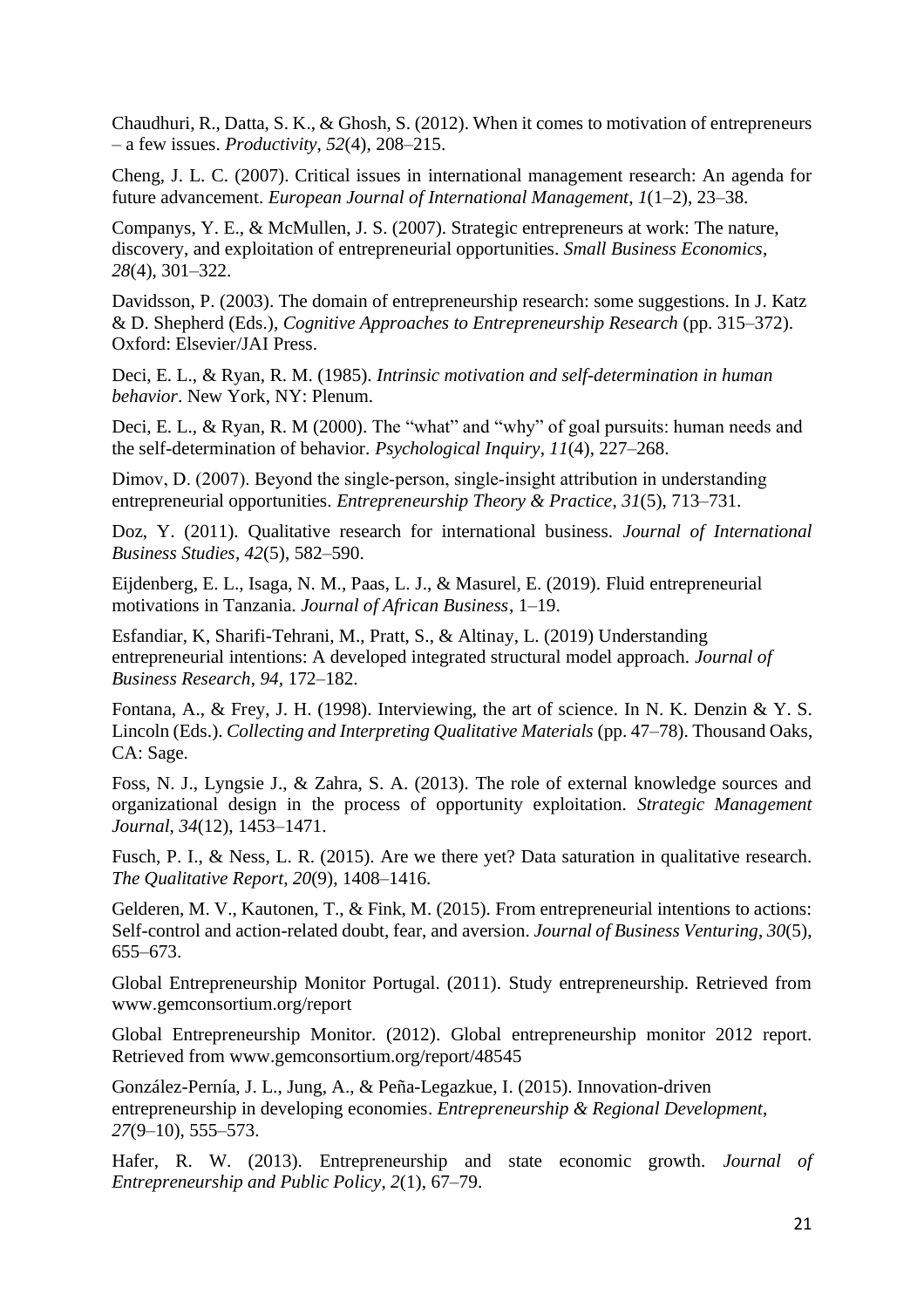Halkias, D., Nwajiuba, C., Harkiolakis, N., & Caracatsanis S. M. (2011). Challenges Facing Women Entrepreneurs in Nigeria. *Management Research Review*, *34*(2), 221–235.

Harper, D. (2003). *Foundations of entrepreneurship and economic development*. New York, NY: Routledge.

Iakovleva, T., Gorgievski, M., & Kolvereid, L. (2014). Comparison of perceived barriers to entrepreneurship in Eastern and Western European countries. *International Journal of Entrepreneurship and Innovation Management*, *18*(2–3), 115–133.

Johnson, B. (1990). Toward a multidimensional model of entrepreneurship: The case of achievement motivation and the entrepreneur. *Entrepreneurship Theory and Practice*, *14*(3), 39–54.

Kirzner, I. M. (1979). *Perception, opportunity, and profit*. Chicago, IL: University of Chicago Press.

Kirzner, I. M. (1997). Entrepreneurial discovery and the competitive market process: An Austrian approach. *The Journal of Economic Literature*, *35*(1), 60–85.

Klein, P. G. (2008). Opportunity discovery, entrepreneurial action, and economic organization. *Strategic Entrepreneurship Journal*, *2*(3), 175–190.

Knight, F. H. (1942). Profit and entrepreneurial functions. *The Journal of Economic History*, *2*(s.1), 126–132.

Kock, A. (2008). *A framework for the development of entrepreneurship in the Ekurhuleni district* (Unpublished MBA mini-dissertation). North-West University, Potchefstroom.

Koe, W. L., Sa'ar, J. R., Majid, I. A., & Ismail, K. (2012). Determinants of entrepreneurial intention among millennial generation. *Procedia - Social and Behavioural Sciences*, *40*, 197– 208.

Krueger, N. F. (2009). Entrepreneurial Intentions are Dead: Long Live Entrepreneurial Intentions. In A. L. Carsrud & M. Brannback (Eds.). *Understanding the entrepreneurial mind* (pp. 51–72). New York, NY: Springer.

[Kuada,](https://www.emeraldinsight.com/author/Kuada%2C+John) J. (2015). Entrepreneurship in Africa – a classificatory framework and a research agenda. *African Journal of Economic and Management Studies*, *6*(2), 148–163.

Lebakeng, M. A. (2008). *An exploration of women entrepreneurship in Lesotho* (Unpublished MBA mini-dissertation). North-West University, Potchefstroom.

Lincoln, Y. S., & Guba, E. G. (1985). *[Naturalistic inquiry](http://books.google.com/books?hl=en&lr=&id=2oA9aWlNeooC&oi=fnd&pg=PA5&sig=GoKaBo0eIoPy4qeqRyuozZo1CqM&dq=naturalistic+inquiry&prev=http://scholar.google.com/scholar%3Fq%3Dnaturalistic%2Binquiry%26num%3D100%26hl%3Den%26lr%3D)*. Newbury Park, CA: Sage.

Maslow, A. H. (1943). A theory of human motivation. *Psychological Review*, *50*(4), 370– 396.

Mayhew, M. J., Simonoff, J. S., Baumol, W. J., Wiesenfeld, B. M., & Klein, M. W. (2012). Exploring innovative entrepreneurship and its ties to higher educational experiences. *Research in Higher Education*, *53*(8), 831–859.

McClelland, D. C. (1961). *The achieving society*. Princeton, NJ: Van Nostrand.

Meyer, N., & Landsberg, J. (2015). *Motivational factors influencing women's entrepreneurship: A case study of female entrepreneurship in South Africa.* Paper presented at the XII International Conference on Entrepreneurship, Innovation and Development, London.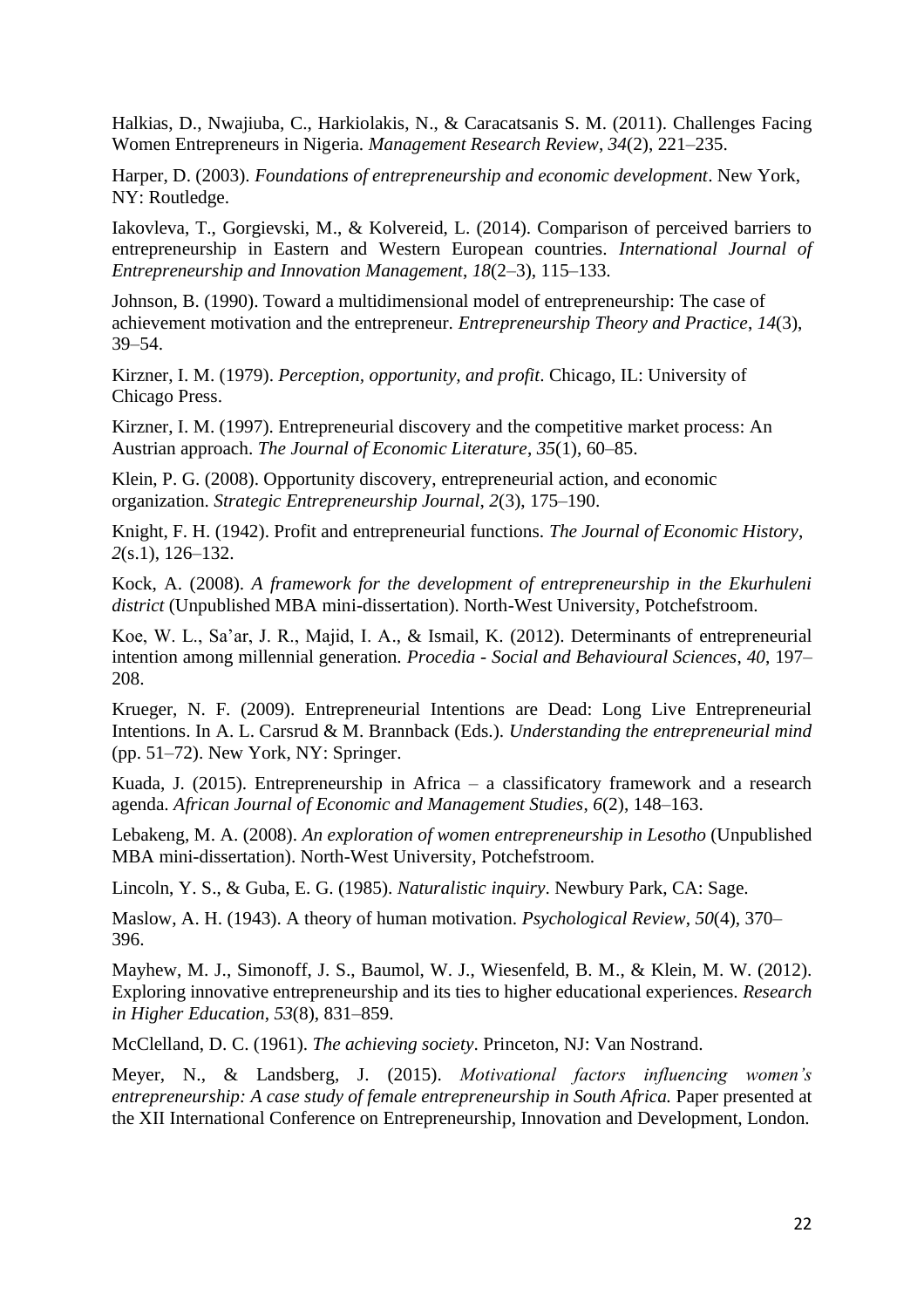Mitchell T. R., & Daniels, D. (2003). *Motivation*. In W. C. Borman, D. R. Ilgen & R. J. Klimoski (Eds.). *Handbook of psychology: Vol. 12. Industrial organizational psychology* (pp. 225–254). New York, NY: Wiley.

Murnieks, C. Y., Klotz, A. C., & Shepherd, D. A. (2019). Entrepreneurial motivation: A review of the literature and an agenda for future research. *Journal of Organizational Behavior*, 1-29.

Naffziger, D. W., Hornsby, J. S., & Kuratko, D. F. (1994). A proposed research model of entrepreneurial motivation. *Entrepreneurship Theory and Practice*, *18*(3), 29–42.

Ozaralli, N., & Rivenburgh, N. K. (2016). Entrepreneurial intention: antecedents to entrepreneurial behavior in the U.S.A. and Turkey. *Journal of Global Entrepreneurship Research*, *6*(3), 1–32.

Penrose, E. T. (1959). *The theory of the growth of the firm*. New York, NY: Wiley.

Pittaway, L., & Cope, J. (2007). Entrepreneurship education: A systematic review of the evidence. *International Small Business Journal*, *25*(5), 477–506.

Poortman, C. L., & Schildkamp, K. (2011). Alternative quality standards in qualitative research? *Quality and Quantity*, *46*(6), 1727–1751.

Praag, C. M. v., & Versloot, P. H. (2007). What is the value of entrepreneurship? A review of recent research. *Small Business Economics*, *29*(4), 351–382.

Preisendoerfer, P., Bitz, A., & Bezuidenhout, F. J. (2014). Black entrepreneurship: a case study on entrepreneurial activities and ambitions in a South African township. *Journal of Enterprising Communities*, *8*(3), 162–179.

Puni, A., Anlesinya, A., Dzigbordi, P., & Korsorku, A. (2018). Entrepreneurial education, selfefficacy and intentions in Sub-Saharan Africa. *African Journal of Economic and Management Studies*, *9*(4), 492–511.

Qu, S. Q., & Dumay, J. (2011). The qualitative research interview. *Qualitative Research in Accounting and Management*, *8*(3), 238–264.

Rotter, J. B. (1966). Generalized expectancies for internal versus external control of reinforcement. *Psychological Monographs: General and Applied*, *80*(1), 1–28.

Sarasvathy, S. D., & Venkataraman, S. (2011). Entrepreneurship as method: Open questions for an entrepreneurial future. *Entrepreneurship: Theory and Practice*, *35*(1), 113–135.

Schere, J. (1982). Tolerance of ambiguity as a discriminating variable between entrepreneurs and managers. *Academy of Management Best Paper Proceedings*, *42*, 404.

Schindehutte, M., Morris, M., & Brennan, C. (2003). Entrepreneurs and motherhood: Impacts on their children in South Africa and the United States. *Journal of Small Business Management*, *41*(1), 94–107.

Schumpeter, J. A. (1934). *The theory of economic development.* Cambridge, MA: Harvard University Press.

Shane, S. (2003). *A general theory of entrepreneurship*. Edward Elgar, Cheltenham.

Shane, S., Locke, E. A., & Collins, C. J. (2012) Entrepreneurial motivation. *Human Resource Management Review*, *13*(2), 257–279.

Shapero, A., & Sokol, L. (1982). The social dimensions of entrepreneurship. In *Encyclopedia of Entrepreneurship* (pp. 72–90). Englewood Cliffs, NJ: Prentice-Hall.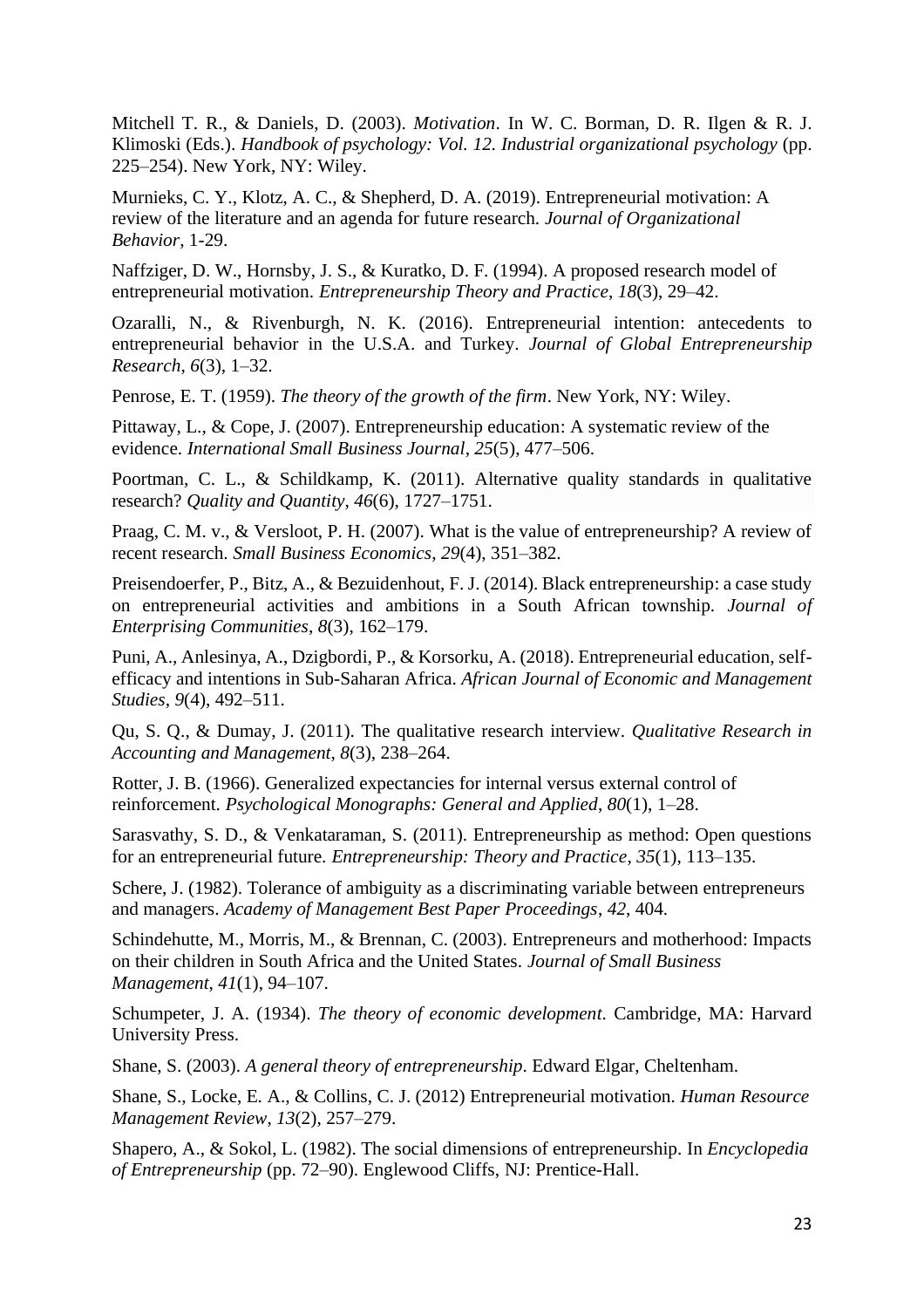Sriram, V., & Mersha, T. (2010). Stimulating entrepreneurship in Africa. *World Journal of Entrepreneurship*. *Management and Sustainable Development*, *6*(4), 257–272.

Stephan, U., Hart, M., & Drews, C-C. (2015). Understanding motivations for entrepreneurship: A review of recent research evidence. *Enterprise Research Centre*, 1–54.

Sternberg, R., & Wennekers, S. (2005) Determinants and effects of new business creation using global entrepreneurship monitor data. *Small Business Economics*, *24*(3), 193–203.

Stoner, C. R. & Fry, F. L. (1982). The entrepreneurial decision: Dissatisfaction or opportunity? *Journal of Small Business Management*, *20*, 39–44.

The Gambia Experience. (2018). The Gambia – culture, language & religion. Retrieved from [www.gambia.co.uk/guide/culture-language-and-religion](https://www.gambia.co.uk/guide/culture-language-and-religion)

Tracey, K., Locke, E., & Renard, M. (1998). *Conscious goal setting versus subconscious motives: Longitudinal and concurrent effects on the performance of entrepreneurial firms*. Paper presented at the meeting of the Academy of Management, Boston, MA.

Van Vuuren, J. J., & Groenewald, D. (2007). A critical analysis of the influence of start-up factors in small business and entrepreneurial ventures in South Africa, *Acta Commercii*, *1*, 269–280.

Venkataraman, S. (1997). The distinctive domain of entrepreneurship research: An editor's perspective. In J. Katz & R. Brockhaus (Eds.). *Advances in entrepreneurship, firm emergence, and growth*: *Vol. 3* (pp. 119–138). Greenwich, CT: JAI Press.

Wilson, F., Kickul, J., & Marlino, D. (2007). Gender, entrepreneurial self-efficacy, and entrepreneurial career intentions: implications for entrepreneurship education. *Entrepreneurship Theory & Practice*, *31*(3), 387–406.

World Bank. (2011). The World Bank annual report 2011. Washington D.C.: The World Bank. pp. 1–43.

World Bank. (2018). The World Bank in The Gambia. Retrieved from [www.worldbank.org/en/country/gambia/overview](https://www.worldbank.org/en/country/gambia/overview)

World Bank Group. (2018). Doing business 2018 – reforming to create jobs. Retrieved from [http://documents.worldbank.org/curated/en/125511509955664537/pdf/120913-WP-PUBLIC-](http://documents.worldbank.org/curated/en/125511509955664537/pdf/120913-WP-PUBLIC-DB18-GMB.pdf)[DB18-GMB.pdf](http://documents.worldbank.org/curated/en/125511509955664537/pdf/120913-WP-PUBLIC-DB18-GMB.pdf)

Zahra, S. A., Wright, M., & Abdelgawad, S. G. (2014). Contextualization and the advancement of entrepreneurship research. *International Small Business Journal*, *32*(5), 479–500.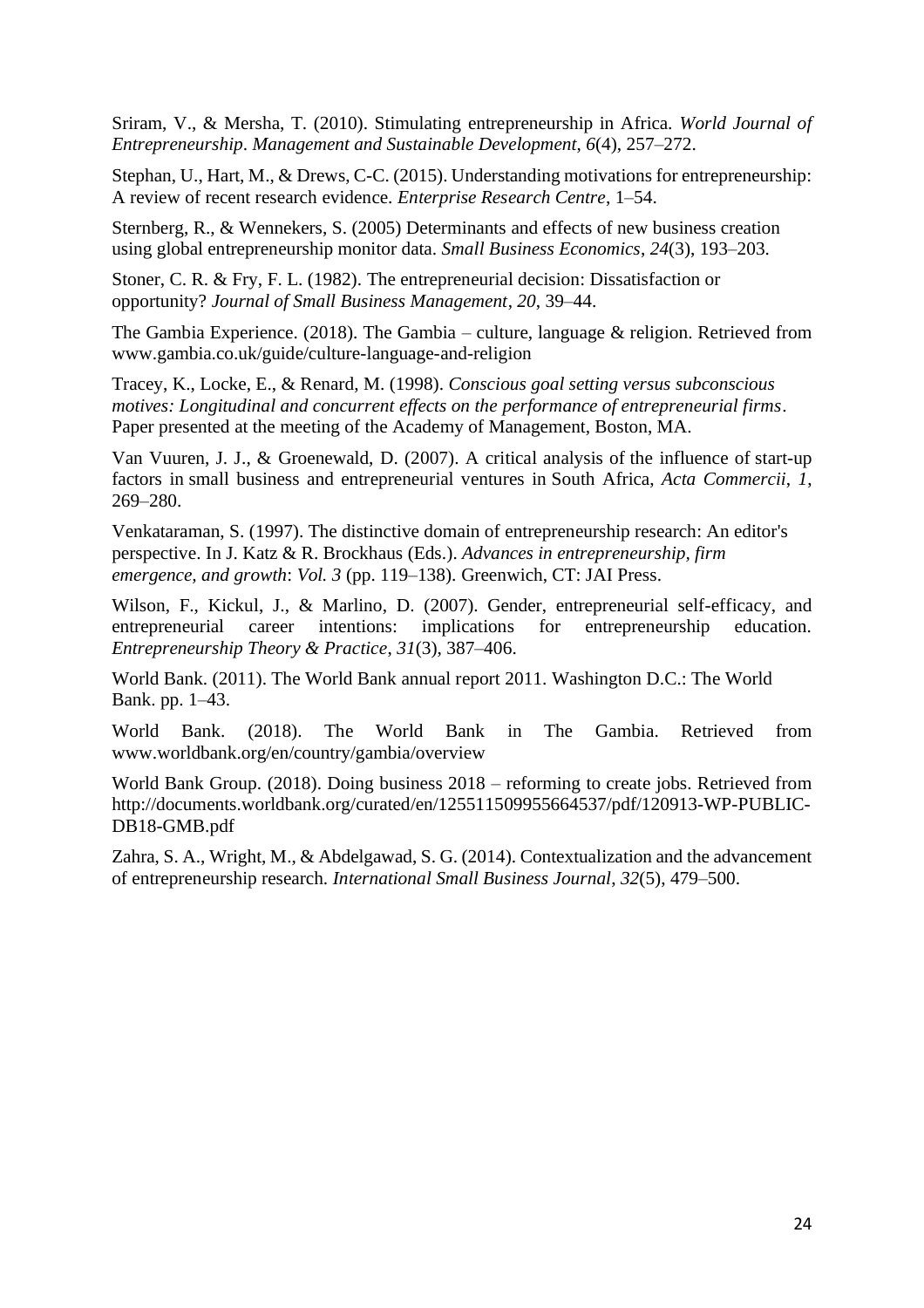| Table 1. Types of entrepreneurs. |                    |  |  |  |
|----------------------------------|--------------------|--|--|--|
| Type of entrepreneur             | <b>Perspective</b> |  |  |  |

| Type of entrepreneur                                                                                                                  | <b>Perspective</b>                                                                                        |  |
|---------------------------------------------------------------------------------------------------------------------------------------|-----------------------------------------------------------------------------------------------------------|--|
| Potential entrepreneurs                                                                                                               | Identify opportunities in their context, have the competencies to start<br>the business and are fearless. |  |
| Have taken the necessary steps to start a business, but are paying<br>Nascent entrepreneurs<br>wages/salaries for less than 3 months. |                                                                                                           |  |
| Intentional entrepreneurs                                                                                                             | Intend to start in the near future.                                                                       |  |
| New entrepreneurs                                                                                                                     | Running new businesses for 3–42 months and are paying salaries.                                           |  |
| <b>Established entrepreneurs</b>                                                                                                      | Running a mature business and have been operating for $>42$ months.                                       |  |
| Discontinued entrepreneurs                                                                                                            | Have exited from operating their businesses.                                                              |  |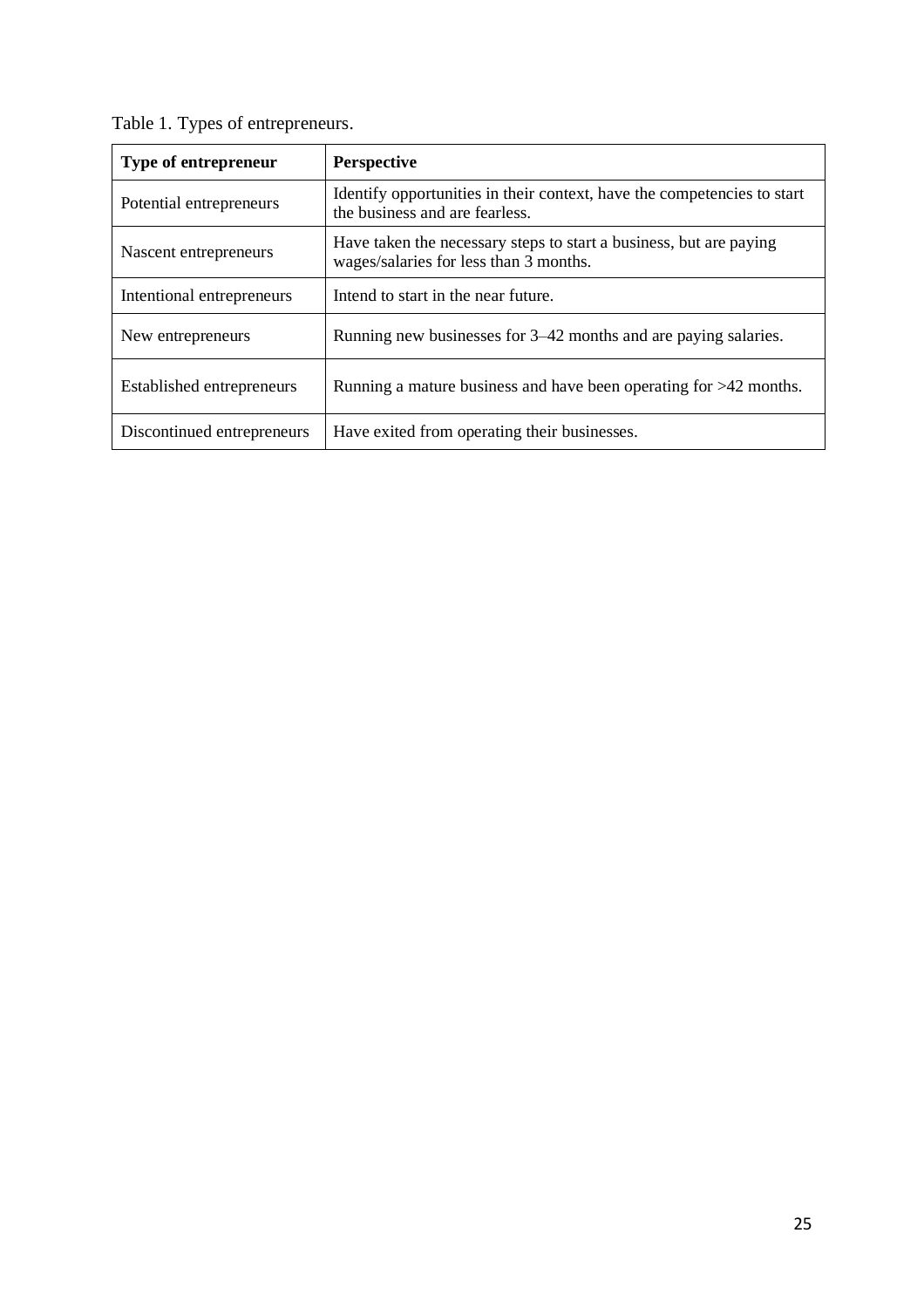| <b>Interviewee</b> | Age       | Gender         | <b>Education</b>             | <b>Entrepreneurial</b><br>term |
|--------------------|-----------|----------------|------------------------------|--------------------------------|
|                    | $25 - 34$ | $\mathbf{F}$   | Bachelor's degree            | 17 months                      |
| $\overline{2}$     | 18-24     | M              | Higher national diploma      | 31 months                      |
| 3                  | $25 - 34$ | M              | Bachelor's degree            | 3 years                        |
| $\overline{4}$     | $25 - 34$ | $\mathbf{F}$   | Senior secondary certificate | 23 months                      |
| 5                  | 35-44     | M              | Senior secondary certificate | 2 years                        |
| 6                  | $25 - 34$ | M              | Undisclosed                  | 3 years                        |
| 7                  | $25 - 34$ | $\overline{F}$ | Higher national diploma      | 6 years                        |
| 8                  | $25 - 34$ | M              | Higher teacher's certificate | 8 years                        |
| 9                  | 18-24     | M              | Tertiary diploma             | 3 years                        |
| 10                 | $25 - 34$ | M              | Higher education             | 2 years                        |
| 11                 | 18-24     | $\mathbf{F}$   | Bachelor's degree            | 3 years                        |
| 12                 | 25-34     | $\overline{F}$ | High school diploma          | 3 years                        |
| 13                 | $25 - 34$ | M              | Bachelor's degree            | 3-4 years                      |
| 14                 | $25 - 34$ | $\mathbf{F}$   | Higher national diploma      | 4 years                        |
| 15                 | $25 - 34$ | $\mathbf{F}$   | Bachelor's degree            | 2 years                        |
| 16                 | 25-34     | $\mathbf{F}$   | High school diploma          | 3 years                        |
| 17                 | 18-24     | $\mathbf{F}$   | Higher education             | 3 years                        |
| 18                 | $25 - 34$ | M              | Higher education             | 1 year                         |
| 19                 | 18-24     | M              | Higher education             | 2 years                        |
| 20                 | 25-34     | M              | Medical student              | 1 year                         |

| Table 2. Descriptive data of interview participants. |  |  |  |
|------------------------------------------------------|--|--|--|
|                                                      |  |  |  |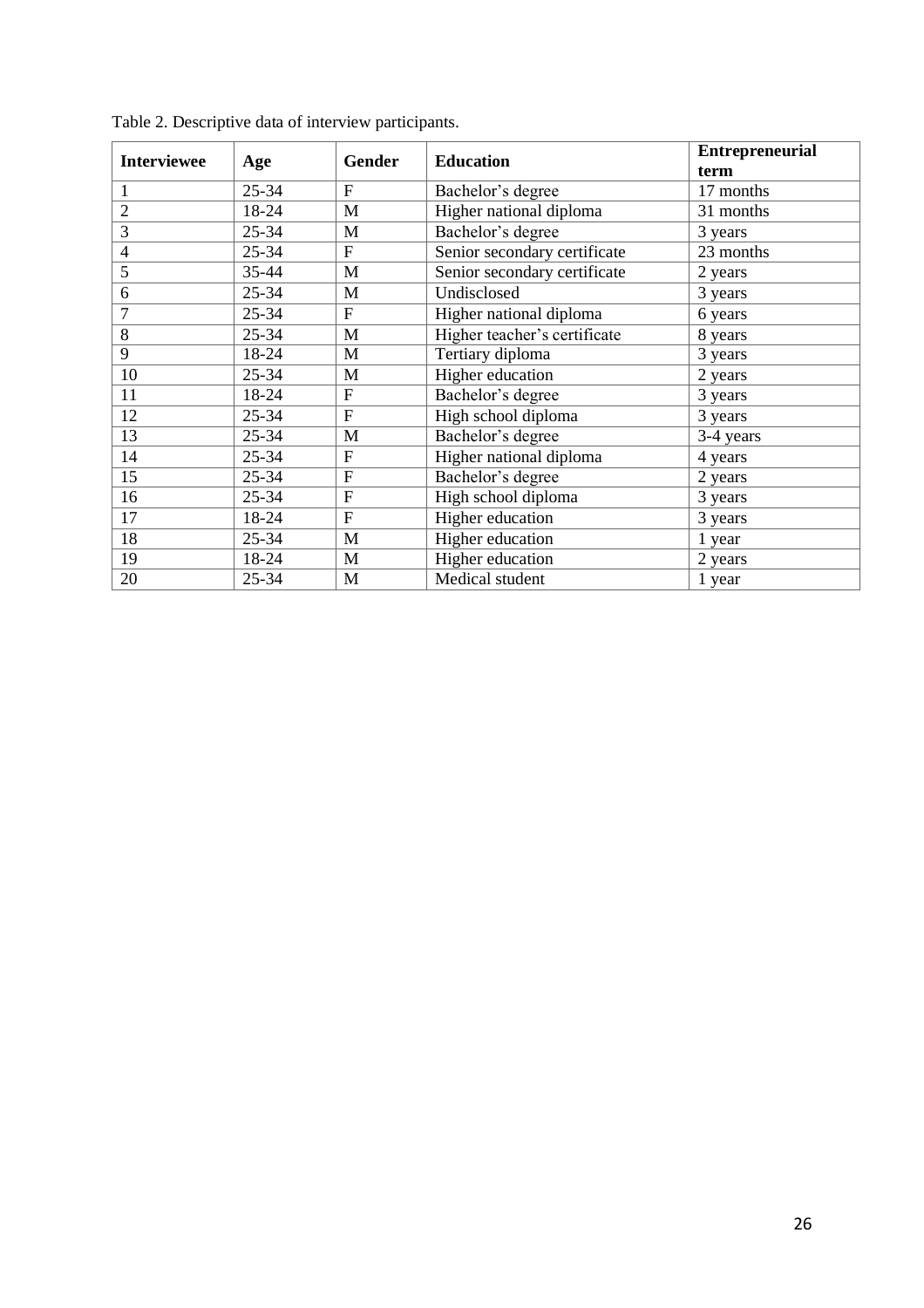| <b>Interviewee</b> | <b>Operating sector</b> | <b>Enterprise</b>                   |
|--------------------|-------------------------|-------------------------------------|
| 1                  | Food and drink          | <b>SweetBite</b>                    |
| $\overline{2}$     | Education               | Khadim Consultancy and Study Abroad |
| 3                  | Agriculture             | <b>Green Hectares Farm</b>          |
|                    | Medicine                | CarePlus Drugstore                  |
| 4                  | Fashion                 | RozAfriq                            |
| 5                  | Plumbing and services   | Marena Plumbing Agency              |
| 6                  | Agriculture             | Teeki                               |
| 7                  | Fashion                 | <b>Jak Couture</b>                  |
| 8                  | Fashion                 | <b>LF Art Studio</b>                |
| 9                  | Agribusiness            | Visionary Enterprise                |
| 10                 | Logistics               | Doorstep Express                    |
| 11                 | <b>Services</b>         | Mega-Key Marketing Firm             |
| 12                 | Agribusiness            | Koringo Farms                       |
| 13                 | Real estate             | Kerr Finder                         |
| 14                 | Fashion and design      | <b>HMT</b> Design                   |
| 15                 | Fashion                 | <b>YESS Exclusive</b>               |
| 16                 | Agribusiness            | <b>Bonneville Farm</b>              |
| 17                 | Travel                  | Toukki Man                          |
| 18                 | <b>Services</b>         | Idea                                |
| 19                 | Services                | Orroy                               |
| 20                 | Education               | <b>Teenage Counselling</b>          |

Table 3. Operating sector and enterprise of interviewees.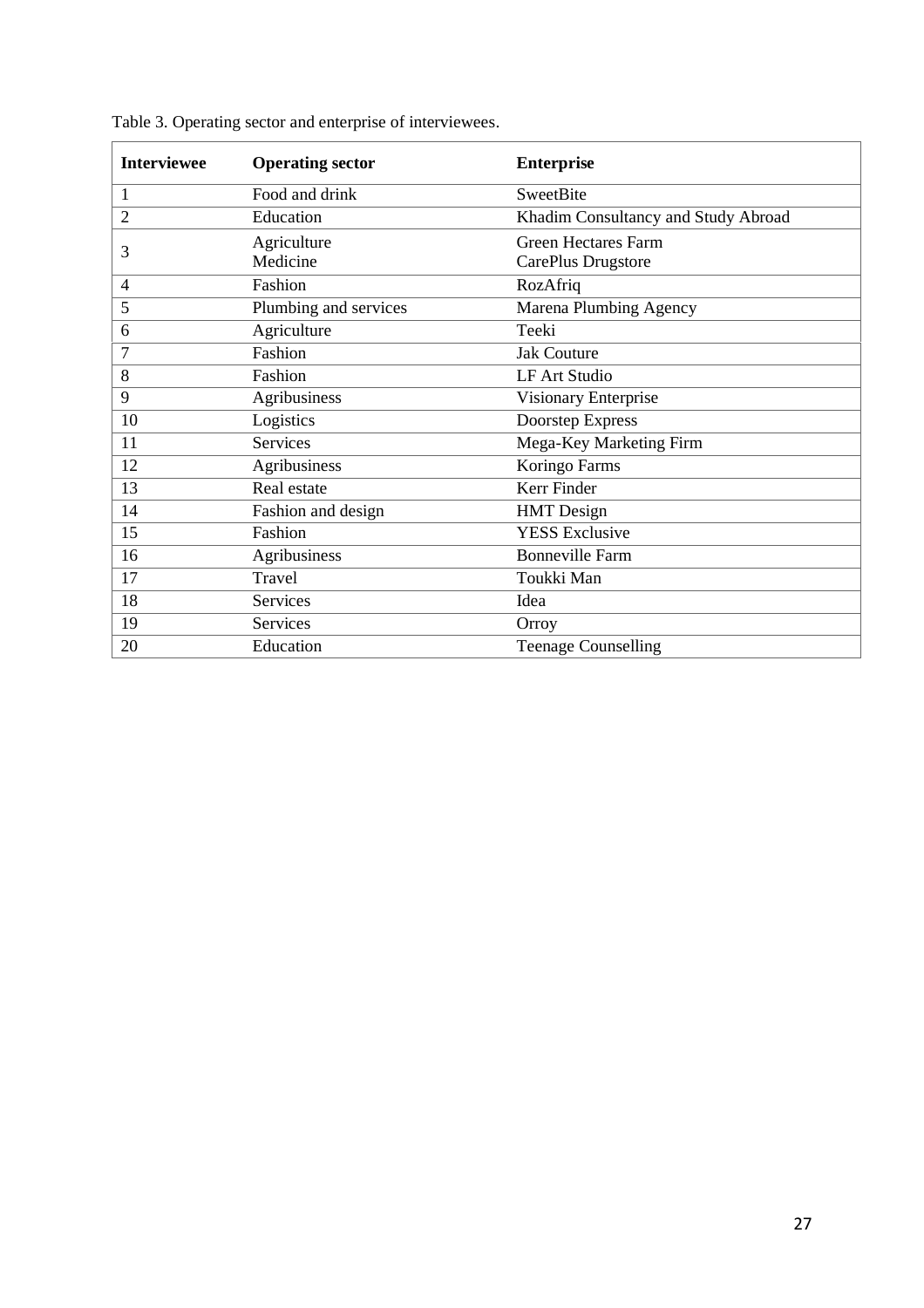| <b>Interviewee</b> | <b>Entrepreneurial term</b> | Type of entrepreneur |
|--------------------|-----------------------------|----------------------|
| $\mathbf{1}$       | 17 months                   | NE                   |
| $\overline{2}$     | 31 months                   | NE                   |
| $\overline{4}$     | 23 months                   | NE                   |
| 5                  | 2 years                     | NE                   |
| 10                 | 2 years                     | <b>NE</b>            |
| 15                 | 2 years                     | NE                   |
| 18                 | 1 year                      | NE                   |
| 19                 | 2 years                     | NE                   |
| 20                 | 1 year                      | NE                   |
|                    |                             |                      |
| 3                  | 3 years                     | EdE                  |
| 6                  | 3 years                     | EdE                  |
| $\overline{7}$     | 6 years                     | EdE                  |
| $\,8\,$            | 8 years                     | EdE                  |
| 9                  | 3 years                     | EdE                  |
| 11                 | 3 years                     | EdE                  |
| 12                 | 3 years                     | EdE                  |
| 13                 | 3-4 years                   | EdE                  |
| 14                 | 4 years                     | EdE                  |
| 16                 | 3 years                     | EdE                  |
| 17                 | 3 years                     | EdE                  |

Table 4. Typologies of entrepreneurs.

*Note*. NE=nascent entrepreneur, EdE=established entrepreneur